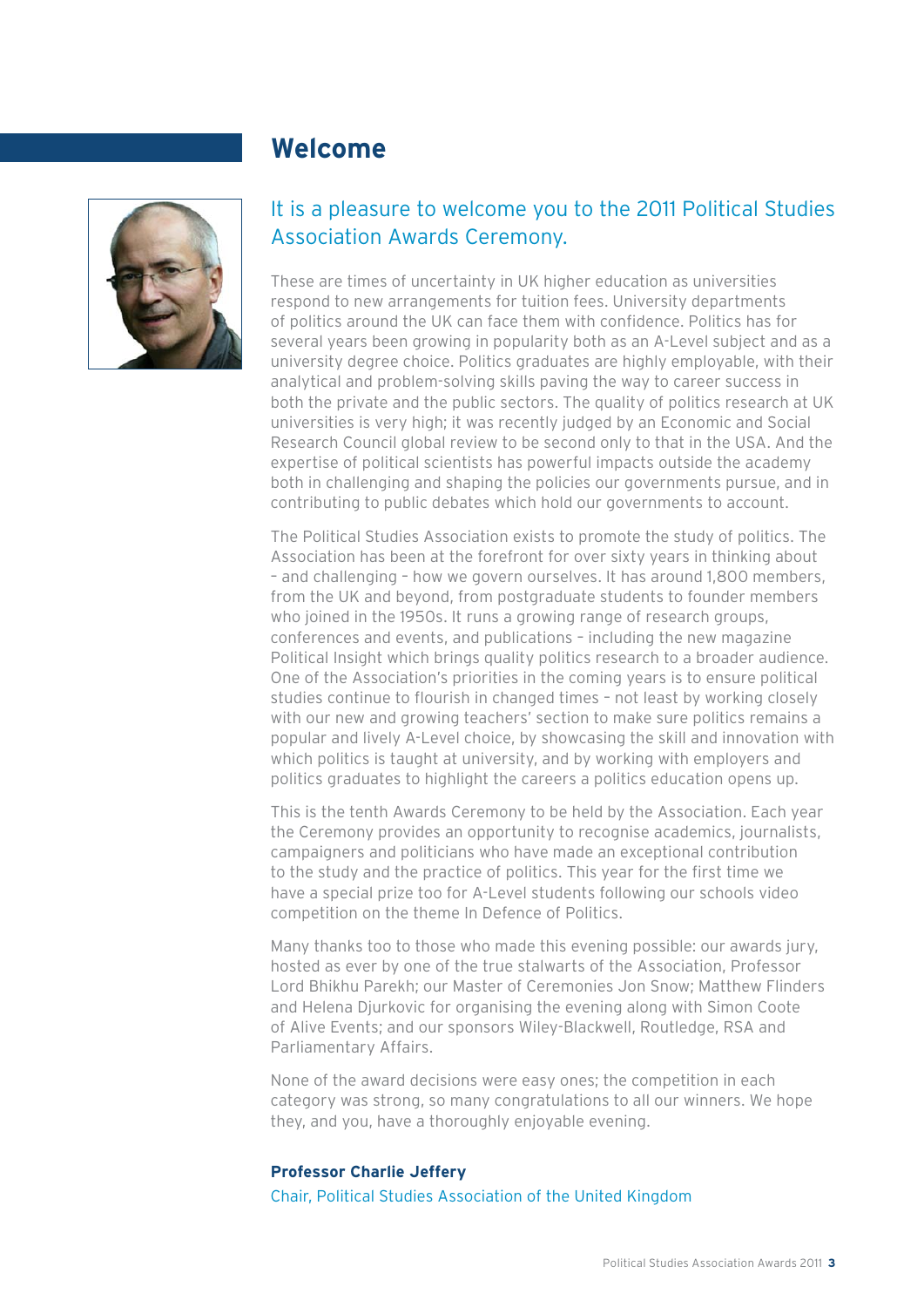## **Contents**

- 5 Politician of the Year
- 6 Parliamentarian of the Year
- 7 Backbencher of the Year
- 9 Lifetime Achievement in Politics
- 11 Influencing the Political Agenda
- 12 Speech of the Year
- 13 Journalist of the Year
- 14 Broadcaster of the Year
- 15 Special International Award
- 16 Publication of the Year
- 17 Engaging the Public
- 18 Special Recognition Award
- 19 Campaign of the Year
- 20 Special Recognition Award for Contribution to Political Studies
- 23 Sir Isaiah Berlin Prize for Lifetime Contribution to Political Studies
- 24 Politics/Political Studies Communicator
- 25 Innovation in Teaching Politics
- 26 2011 W.J.M. Mackenzie Book Prize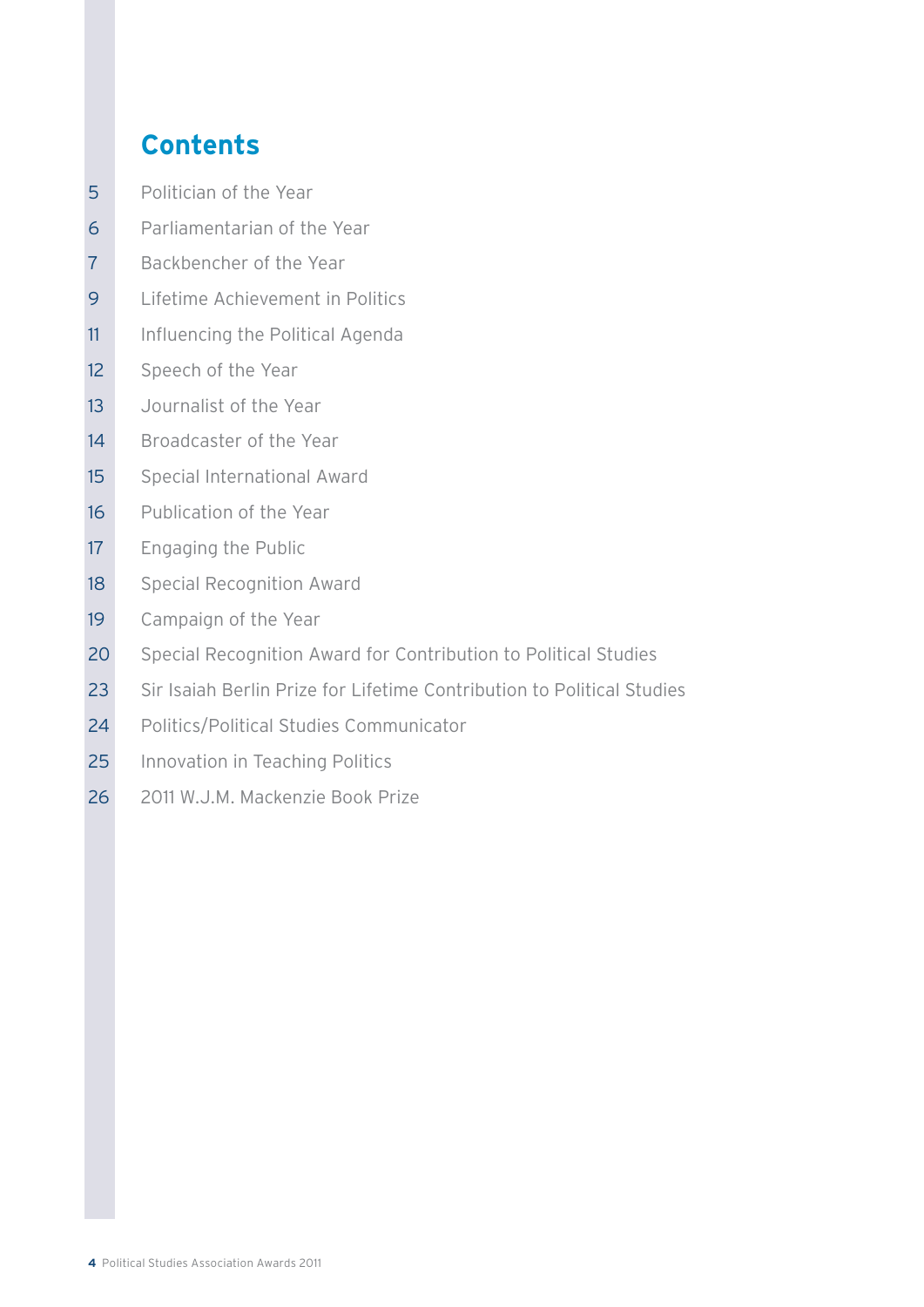

## Politician of the Year **ALEX SALMOND**

Alex Salmond, born in Linlithgow in 1954, made political history this May by returning as First Minister of Scotland on the back of an SNP majority. Following what was widely perceived as an electorally improbable victory, the Scottish National Party obtained 69 seats compared to its nearest rival, Labour, who secured 37. Having first been elected as an MP in 1987 Salmond has thus far represented three different constituencies in different capacities. His first election saw him become MP for Banff and Buchan, a position he held between 1987 and 2010. Between 1999 and 2001 Salmond was also MSP for Banff and Buchan but stepped down only to return as MSP for Gordon, serving in this constituency until elected as MSP for Aberdeenshire East at the last election. Salmond has long been a feature of the Scottish National Party leadership; serving as Leader of the Opposition from 1990 to 2000 and again as Leader from 2004. In this post he pursued his vision of 'social democracy with a Scottish face'.

Salmond is an economist by profession and graduated from St Andrew's University with joint honours in Economics and History. Following University he became an Assistant Economist in the Department of Agriculture and Fisheries in Scotland before moving on to work at the Royal Bank of Scotland. Here he served as Assistant Economist, then Oil Economist, before finally integrating this latter role with additional responsibilities as Bank Economist. Salmond has also been a visiting Professor at Strathclyde University where he notably spoke on the theme of 'Moving Scotland Forward'.

#### **Why he won:**

Salmond, who previously won this award in 2007, was again selected unanimously by the judging panel for this award. They said:

'At the last Scottish Parliamentary Elections Alex Salmond demonstrated the full extent of his political skill. The campaign run under Salmond's leadership not only resulted in the party's best election result since the 1970s but also in a mathematically improbable majority. This performance demonstrates not only Salmond's appeal and political prowess but also the traits which single him out as Politician of the Year.'

In pursuing the SNP agenda Alex Salmond has expanded the party's appeal beyond the issue of national independence, a feat which helped secure its historic victory in the 2011 elections. However, Salmond is committed to pursuing the issue of independence and when asked in a recent interview for the Times; 'What is the earliest at which Scotland could become independent?' he stated: 'I am working on a referendum for this Parliament, so in a few years at the earliest. I believe the destination of Scottish independence is as near inevitable as anything can be.'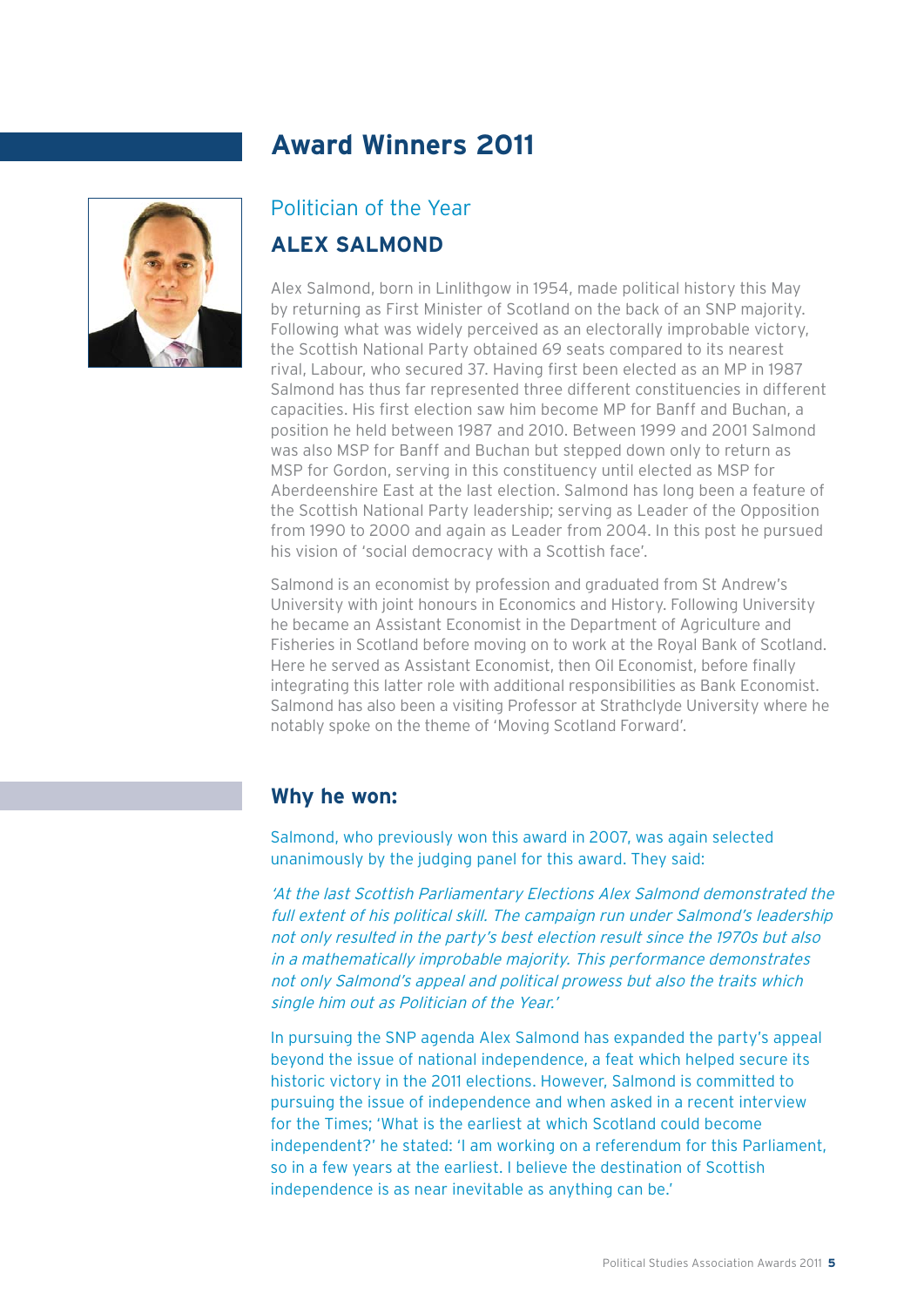

## Parliamentarian of the Year

## **ED BALLS**

Born in 1967 Ed Balls has been a prominent figure in Britain's political landscape for over ten years and has gained a formidable reputation in Parliament. Currently serving as Shadow Chancellor, Balls has risen rapidly through the Labour Party front bench, serving first as Economic Secretary to the Treasury from 2006 to 2007, Secretary of State for Children, Schools and Families from 2007 to 2010 and Shadow Home Secretary from 2010 to 2011. Prior to being elected as MP for Normanton in 2005, and subsequently for Morley and Outwood, Balls served as Economic Advisor to Gordon Brown between 1994 and 1999 and then as Chief Economic Advisor to the Treasury until 2004. In this period he worked on policies including the independence of the Bank of England, the New Deal jobs programme, Sure Start and the Minimum Wage.

Balls was educated at Keble College, Oxford and the John F. Kennedy School of Government, Harvard. Prior to entering politics he was a Teaching Fellow at Harvard and an economics leader writer and columnist for the Financial Times. He has also written for the Guardian, New Statesman and Tribune.

#### **Why he won:**

Balls was unanimously chosen to win the Parliamentarian of the Year award by the jury. They said:

'Ed Balls has revealed why parliament matters. His experience within the centre of government combined with his willingness to adopt a forthright approach to debate has made him a thorn in the side of the coalition government across a range of policy area. Ed Balls is arguably unrivalled in his ability to take the fight to his opponents and is a deserved winner of the Parliamentarian of the Year Award 2011.'

Balls has given many impressive performances in Parliament but his speeches made as Schools Secretary are particularly indicative of his style. Honing a line of attack first developed in 2009 to counter Michael Gove's claims that GCSE questions were being dumbed down, in 2010 Balls reprised his Parliamentary performance as Quiz Master, subjecting the coalition front bench to a University Challenge style interrogation:

'Here's your starter for ten - no conferring on the frontbench. Who said this weekend 'the free schools are generally attended by children of bettereducated and wealthy families, making things even more difficult for children attending ordinary schools in poor areas. Gove, Lady Margaret Hall...?'

It is this kind of performance which has gained him a reputation as a formidable Parliamentarian.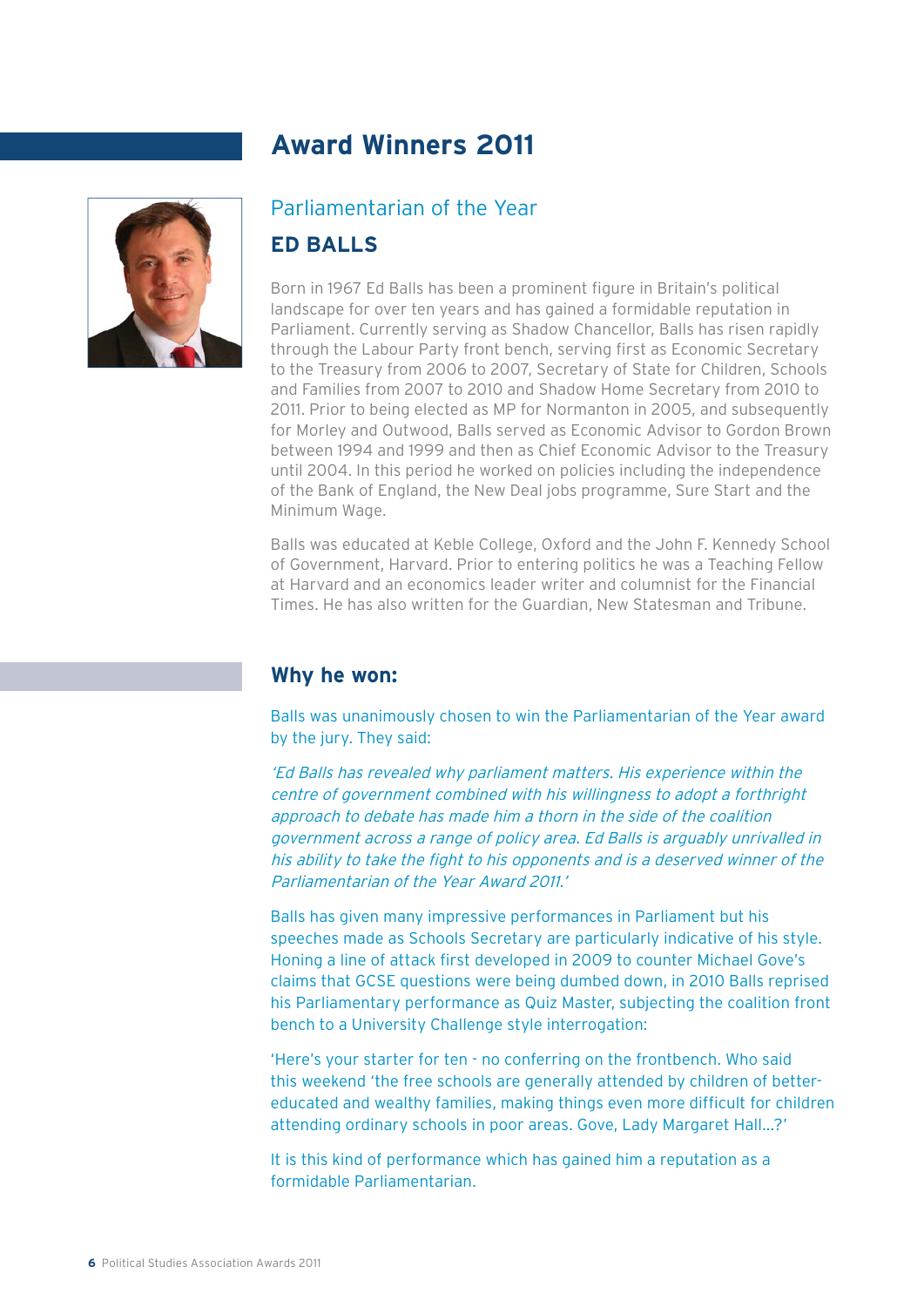

## Backbencher of the Year **STEPHEN DORRELL**

Born in 1952 Stephen Dorrell was elected as Conservative MP for Loughborough in 1979, entering Parliament as the youngest member of the House of Commons – an accolade he retained until 1983. From these precocious beginnings Dorrell went on to establish a formidable reputation in the House, assuming roles as Principal Private Secretary to the Secretary of State for Energy between 1983 and 1987, Assistant Government Whip between 1987 and 1988, two years as Government Whip from 1988 to 1990, Junior Minister at the Department of Health between 1990 and 1992 and then as Financial Secretary to the Treasury from 1992 to 1994. He also served in John Major's second Government as Secretary of State for National Heritage in 1994, spending a year in this role before becoming Secretary of State for Health, a post he held until 1997. At the 1997 General Election Dorrell won the new Charnwood constituency and returned to Parliament to take up the shadow portfolio for Education and Employment. In 1998 he retired to the back benches where he has since served as co-chair of the Public Service Improvement Group and, in 2010, was elected as the Chair of the Health Select Committee.

Dorrell was educated at Brasenose College, Oxford from where he went on to work as personal assistant to Peter Walker MP. Alongside his Parliamentary work he was also a director of his family's industrial clothing firm, Faithful Group Ltd. He cites his interests as being economics, trade and industry, foreign affairs and health.

#### **Why he won:**

Dorrell was unanimously chosen by the jury, who summarised their reasoning as follows:

'Stephen Dorrell has made a major contribution to debate regarding the future of the NHS. The changes to the Coalition Government's plans for the health service, let alone the 'listening exercise', were in no short measure due to the sustained pressure orchestrated by Stephen Dorrell through his chairmanship of the Health Select Committee. He is an excellent candidate for the award of Backbencher of the Year 2011.'

Dorrell is renowned for his commitment to scrutinising policies to the full, a mission which has led him, at times, to criticise the Coalition Government. His approach is summed up in an interview he gave to the Health Service Journal:

'Asked if the white paper reforms offer the best means, Mr Dorrell says, with deliberate emphasis: "I think my answer is we've got to make it the best way, because it's the one the government has chosen and time isn't on our side." ... Asked directly for a verdict on Mr Lansley, he gives a one word answer: "bold".'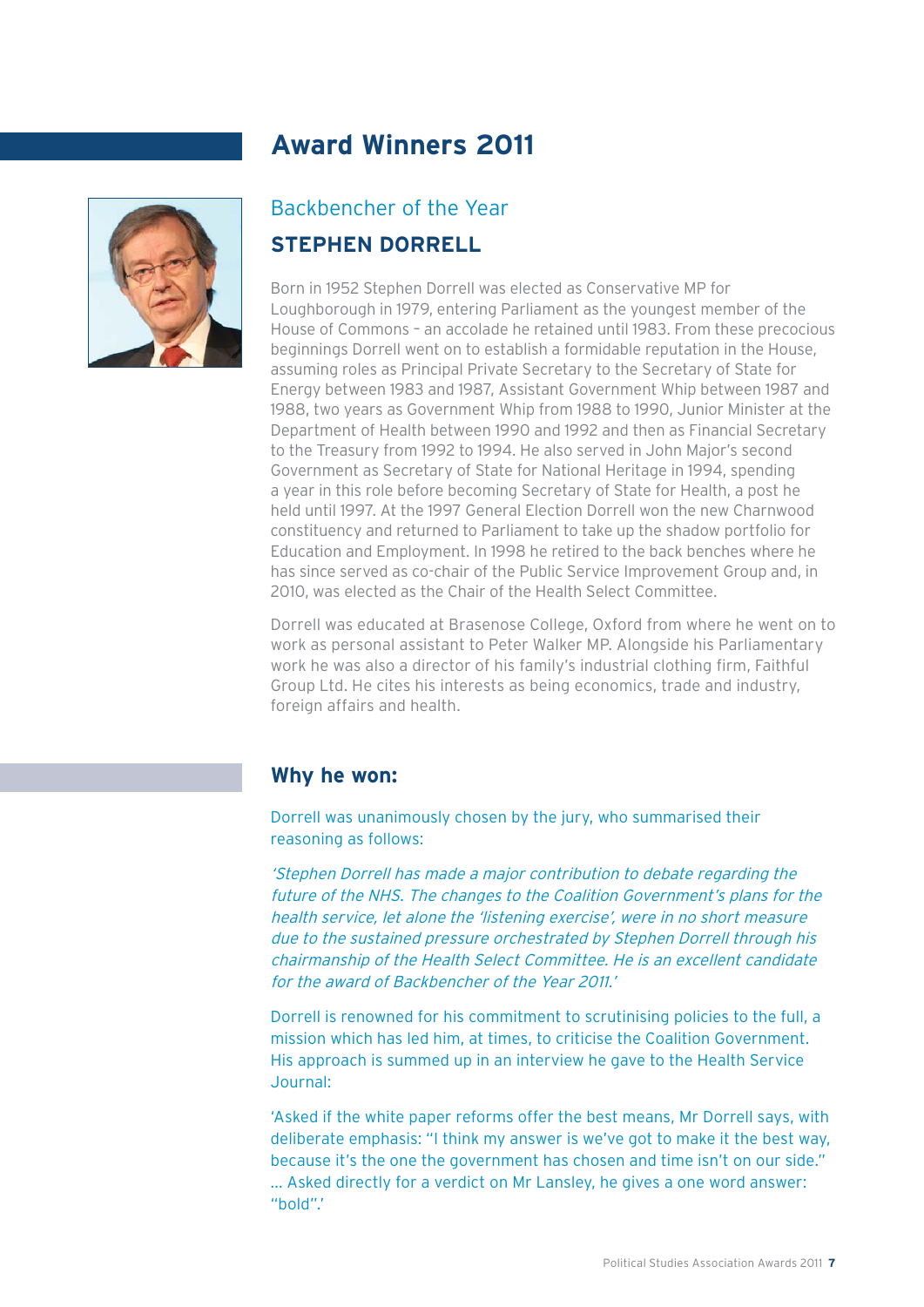

## Backbencher of the Year

#### **TOM WATSON**

Born in 1967 Tom Watson gained his degree and then served as Student Union President at Hull University. On leaving university Watson remained in the political arena, serving as Chair of Labour Students, then as Labour Party Deputy General Election Co-ordinator, a post he held until 1997, and subsequently as National Political Officer for the AFFU Trade Union. In 2001 Watson was elected as Labour Member of Parliament for West Bromwich East, a platform he has used to launch a range of campaigns including a call to ban the sale of Gary Glitter's latest album. Whilst pursuing a range of eye catching agendas Watson has also held an array of parliamentary positions including serving as Principal Private Secretary to the Paymaster General, Dawn Primarolo, between 2003 and 2004, Assistant Government Whip from 2004 to 2005, Government Whip from 2005 to 2006, Parliamentary Under-Secretary of State at the Ministry of Defence for a year in 2006 and Parliamentary Secretary for the Cabinet Office from 2008 to 2009. Most recently he was appointed to the Shadow Cabinet as the Labour Party Deputy Chair and Campaign Co-ordinator. Since 2009 he has served on the Culture, Media and Sport Select Committee where he has played a major role in getting to the truth about possible senior management complicity in News International's phone hacking activities.

## **Why he won:**

#### Watson was unanimously selected by the jury for the following reasons:

'Although Tom Watson is probably not on Rupert Murdoch's Christmas card list he has done more than anyone to uncover the truth behind the phone hacking scandal. In doing so he has protected the vulnerable, challenged the powerful and - most of all - restored a sense of confidence in the capacity of parliamentary politics to make a real difference. He is an excellent candidate for the award of Backbencher of the Year 2011.'

Throughout the phone hacking investigation Tom Watson has been a prominent voice both in seeking to raise awareness of the issue and anticipating potential moves by News International to thwart any investigation. His blog provides fascinating insight into the extent of the work he has conducted on this issue and reveals how swiftly he has reacted to events. The following extract of a letter written to James Murdoch the day after News International announced that News of the World was to close illustrates his quick reactions:

'I am writing to seek your urgent assurances on what measures you intend to put in place to ensure the protection of information currently held by the newspaper and its contractor companies. It is critically important that the Metropolitan Police Service's investigations are not thwarted by the potential wholesale destruction of documents and the possible deletion of emails from News of the World.'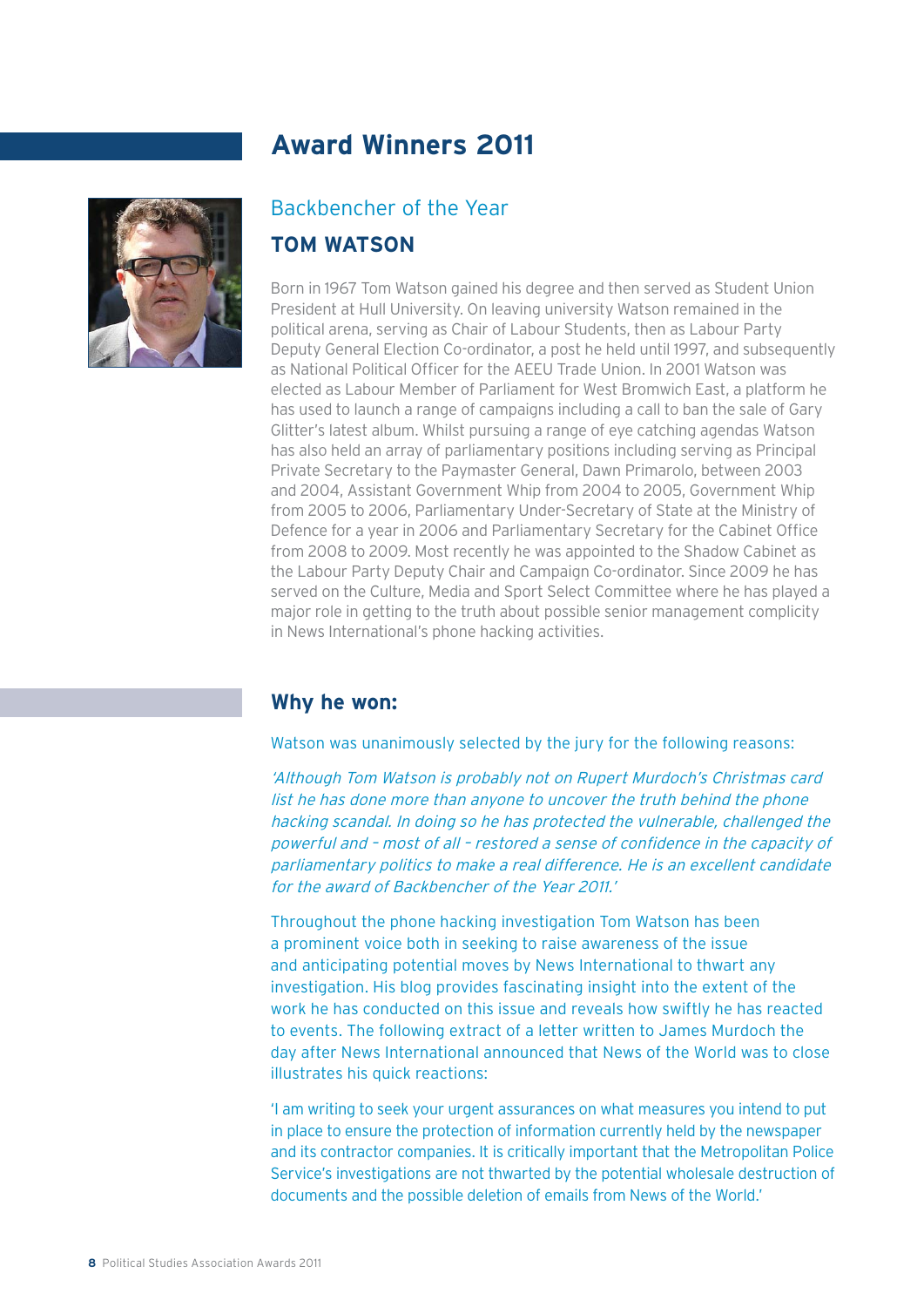

## Lifetime Achievement in Politics **DAVID STEEL**

Born in 1938 David Steel has been a highly influential figure in shaping Britain's progressive politics. Amongst other achievements, he introduced a ground breaking private members Bill which led to the legalisation of abortion in 1967 and he played a leading role in the creation of the Social and Liberal Democrat party, now the Liberal Democrats. Elected in 1965 as MP for Roxburgh, Selkirk and Peebles, and subsequently the new constituency of Tweeddale, Ettrick and Lauderdale, Steel served in Parliament until 1997. In this time he adopted roles as the Liberal's Employment spokesman, spokesman on Commonwealth Affairs, Chief Whip and Foreign Affairs spokesman. In 1976 Steel was elected as Leader of the Liberals, a position he used to engineer the merging of the Liberal Party and the SDP to produce the Social and Liberal Democrats.

Since renouncing his position as Leader, Steel has gone on to play a leading role in the construction of the Scottish Parliament and, following his peerage in 1997, was elected as SMP for the Lothians constituency. In May 1999 Steel was elected as the Scottish Parliament's first Presiding Officer, a role he held until 2003, when he stepped down from the Parliament.

Steel was educated in Law at Edinburgh University, where he also served as Student Union President. Following his graduation he retained links with the institution and served as a Rector of the University.

#### **Why he won:**

Steel was chosen as winner of the Lifetime Achievement in Politics Award. The jurors summarised their reasoning as follows:

'Since his election to the House of Commons in 1965 David Steel has played a leading role in British politics. Indeed, it is difficult to comprehend the scale and extent of this contribution due to the manner in which it has taken so many forms. From his Private Members Bill that led to the Abortion Act of 1967 right through to his role within the Scottish Parliament and more recently within the House of Lords, David Steel's life and politics deserves to be recognized. He is an excellent candidate for a Lifetime Achievement in Politics award.'

After a lifetime of political achievements Steel still remains a prominent voice in politics. He has recently raised concerns over plans to pursue an eighty percent elected House of Lords and Nadine Dorries' attempt to amend the Health Bill. Of this latter legislation he argued:

'Under the Abortion Act, the Department of Health has complete power over licensing and de-licensing clinics. If there were any evidence of failure to carry out proper counselling of patients, they can close clinics. More positively, there is nothing to stop them issuing guidelines on counselling if they think that necessary. There is no need to amend the Health Bill.'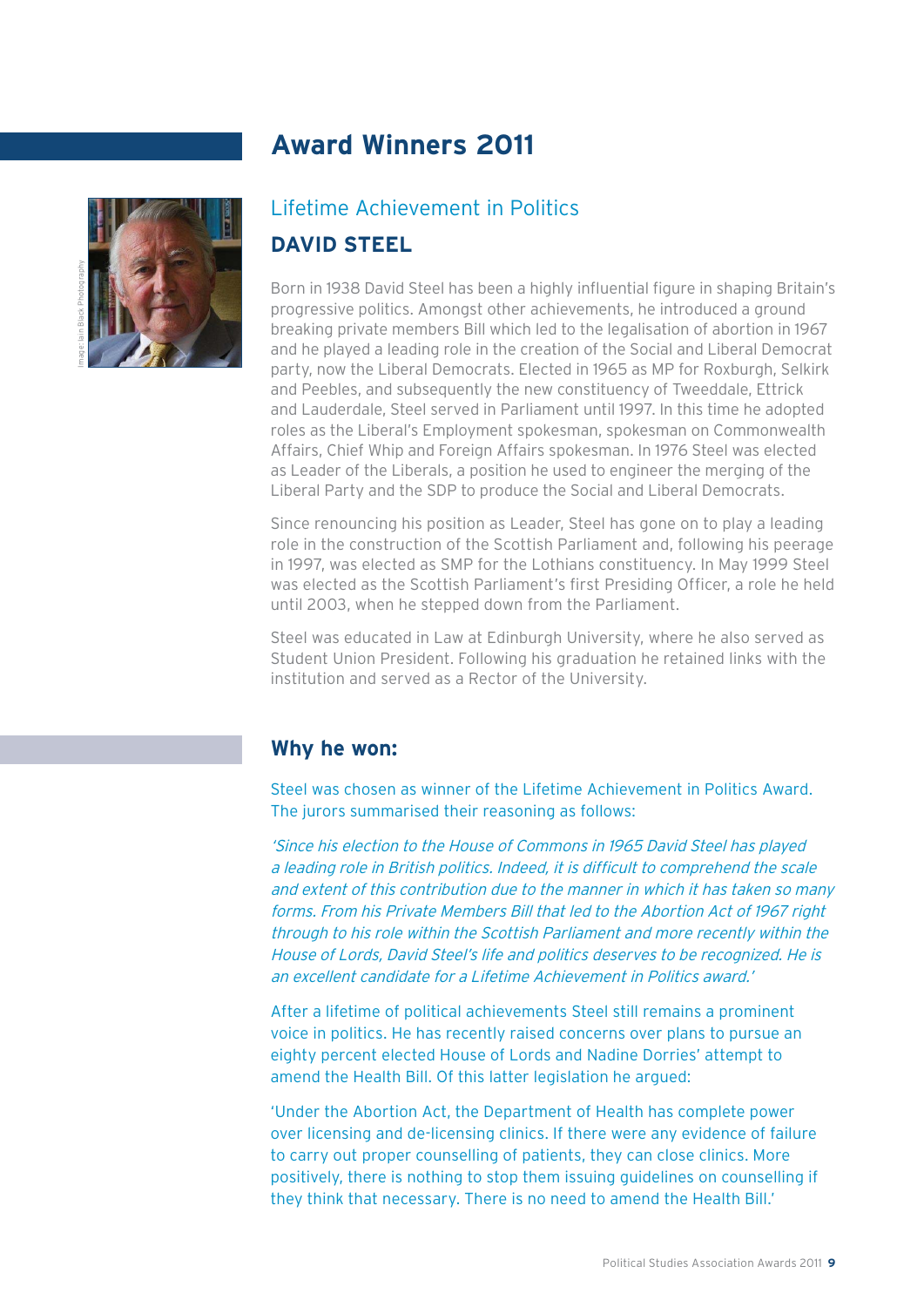

## Lifetime Achievement in Politics

## **MICHAEL HESELTINE**

Born in 1933 Michael Heseltine was educated at Pembroke College, Oxford from where he went on to found Haymarket, the highly successful magazine publishing company. Despite finding financial fortune in business Heseltine made repeated attempts to enter Parliament. He was finally elected in 1966 as MP for Tavistock and later as MP for Henley. In total Heseltine served thirty five years in the House of Commons before being elevated to the Lords in 2001 as Baron Heseltine of Thenford. Serving as, amongst other things, Minister for Aerospace and Shipping at the Department of Trade and Industry from 1972 to 1974, Opposition Spokesperson for Industry from 1974 to 1976, Secretary of State for the Environment from 1979 to 1983 (and again from 1990 to 1992) and Secretary of State for Defence from 1983 to 1986, Heseltine was seen by many as the natural successor to Thatcher. Yet when he stood for the leadership he was defeated by John Major and went on to take up the roles of Deputy Prime Minister and First Secretary of State. Throughout his career Heseltine has been devoutly pro-European and served as President of the Conservative Group for Europe.

Heseltine gained a reputation as somewhat of a political firebrand, a label obtained through his multiple resignations, his challenge to Thatcher's leadership and his notorious wielding of the mace in the House of Commons.

#### **Why he won:**

The PSA jury awarded the 2011 Lifetime Achievement to Heseltine voicing their rationale as follows:

'Since his election to the House of Commons in 1966 Michael Heseltine has played a leading role in British politics. For over thirty years he held a series of important positions in British public life which culminated in him becoming Deputy Prime Minister in the mid 1990s...he continues to be an influential figure today. He is an excellent candidate for a Lifetime Achievement in Politics award.'

Heseltine has a formidable reputation as a political operator. As a statement from a senior New Labour insider (quoted in the New Statesman) reveals: 'We knew that Heseltine would have been a more successful leader than Major. Thankfully, he made the crucial mistake of announcing his candidacy the morning after Howe's speech, and as the dust settled, he was seen as a traitor.'

More recently Heseltine was surrounded by rumours that he would return, following the 2010 election, to serve as an unpaid Minister in David Cameron's Government. Whilst unfounded, these claims demonstrate the high regard in which Heseltine continues to be held both within the Conservative Party and beyond.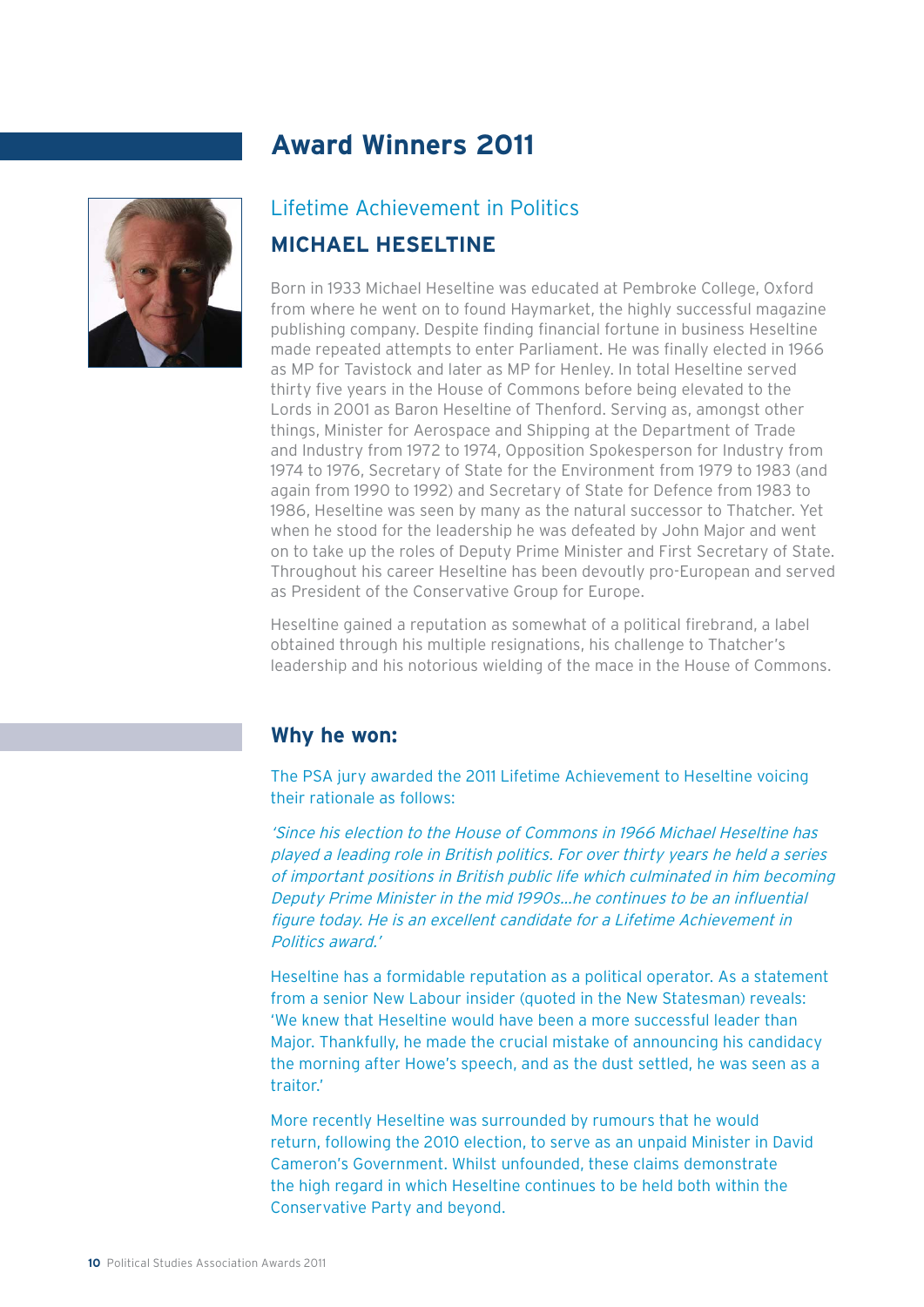

## Influencing the Political Agenda **CAROLINE LUCAS**

Caroline Lucas, who was born in 1960, made political history by becoming the first Green Member of Parliament. Elected in 2010 for the Brighton Pavilion constituency, Lucas has long played a leading role in the Green Party. Joining in 1986 she served as National Press Officer, Co-Chair, County Councillor and Member of the European Parliament, before being elected as Party Leader in 2008. As an MEP Lucas sat on the International Trade Committee and the Environment, Public Health and Food Safety Committee. She was also Vice-President of the cross-party Animal Welfare Group. In these roles she worked on issues as diverse as the British nuclear industry, genetically modified crops, foot and mouth vaccination, mobile phone masts and animal protection.

Since being elected as an MP Lucas has taken on roles as the Co-Chair of the All Party Parliamentary group on fuel poverty and is Vice-Chair of the Public and Commercial Services, Sustainable Housing, Animal Welfare and CND All Party Parliamentary Groups. She has also played an active role in the Environmental Audit Committee which examines the Government's green policy proposals. Beyond Parliament she is active in a range of pressure groups including the Stop the War Coalition, Campaign against Climate Change and Environmental Protection UK, and the RSPCA.

Lucas graduated with a degree in English Literature from Exeter University and went on to gain a diploma in journalism from Kansas University before returning to Exeter to complete a PhD in English and Women's Studies. She has a range of publications to her name including a book with Mike Woodin, entitled 'Green Alternatives to Globalisation: A Manifesto'.

#### **Why she won:**

Lucas was unanimously chosen by the panel of judges. They stated that:

'Caroline Lucas has made unprecedented steps forward in raising the profile of the Green Party. The achievement of winning a seat in Parliament under the First-Past-The-Post electoral system should not be underestimated. When considering these factors alongside her role in influencing the AV debate, we felt she was a worthy winner of the 2011 award for Influencing the Political Agenda.'

Lucas's website is a testament to the array of work she does to influence the political agenda. From her parliamentary work on issues such as tax havens, transport and pensions to her support of local and national campaigns such as the 'Fair Fares' campaign at Brighton station or 4Children's Give Me Strength campaign, Lucas works to influence the agenda not only on environmental issues but across the board.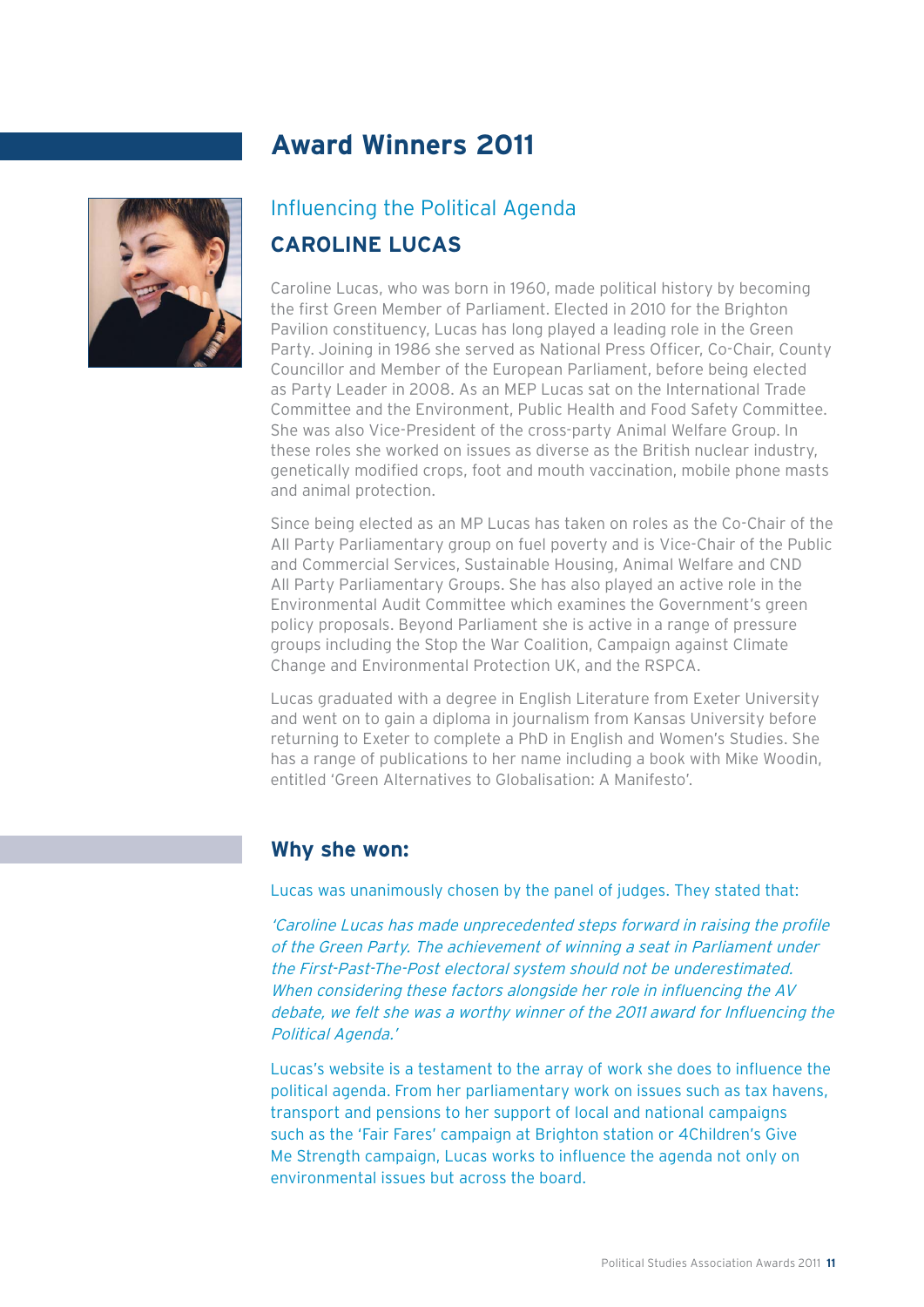

#### Speech of the Year

## **DAVID CAMERON, 'BLOODY SUNDAY'**

Born in 1966 David Cameron was elected Prime Minister in 2010 in far from conventional circumstances; heading up the first coalition Government for seventy years. Elected as the youngest Prime Minister since Robert Banks Jenkinson took up the role in 1812 Cameron has had a meteoric rise through the Conservative Party.

Educated at Eton and then at Brasenose College, Oxford Cameron obtained a first class honours degree in Politics, Philosophy and Economics. From University he went to work at the Conservative Research Department where he wrote speeches for the then Prime Minister John Major, famously advised Norman Lamont during the Black Wednesday crisis and advised Michael Howard as Home Secretary. In 1994 he left politics to work as Public Relations Officer for Carlton Communications.

In 2001 Cameron was elected as MP for Witney and was returned in 2010 with almost 58% of the vote. Since his election to Parliament Cameron has held a range of high profile roles, including Deputy Party Chairman, Head of Policy Co-ordination and Shadow Secretary of State for Education and Skills. In 2005 he was elected Party Leader over David Davies with a mandate to change and modernise the Party. He undertook a rebranding of the party's approach to social policy with high profile commitments on overseas aid, the NHS and the green agenda. He also sought to revise the image of the Conservative Party with a push, via the 'A list', to select more female and ethnic minority candidates. Since being elected Prime Minister Cameron has overseen the implementation of a substantial deficit reduction programme, re-organisation of the NHS and welfare reforms.

#### **Why he won:**

Cameron was chosen as the unanimous winner of the 2011 award for Speech of the Year. The jurors summarised their reasoning as follows:

'The statement that David Cameron made in the House of Commons in June 2010 on the events of Bloody Sunday was widely reported around the world. His words displayed a bold and far-reaching example of the power of political oratory. For this reason we feel he is a worthy winner of the 2011 Speech of the Year award.'

Cameron's speech was widely praised by political commentators and most significantly the families of those whose relatives had died in the tragedy. The impact of Cameron's speech is effectively summed up in one comment from a Northern Ireland reporter who stated that 'If someone on the council proposed that David Cameron be given the Freedom of Derry he would get it!'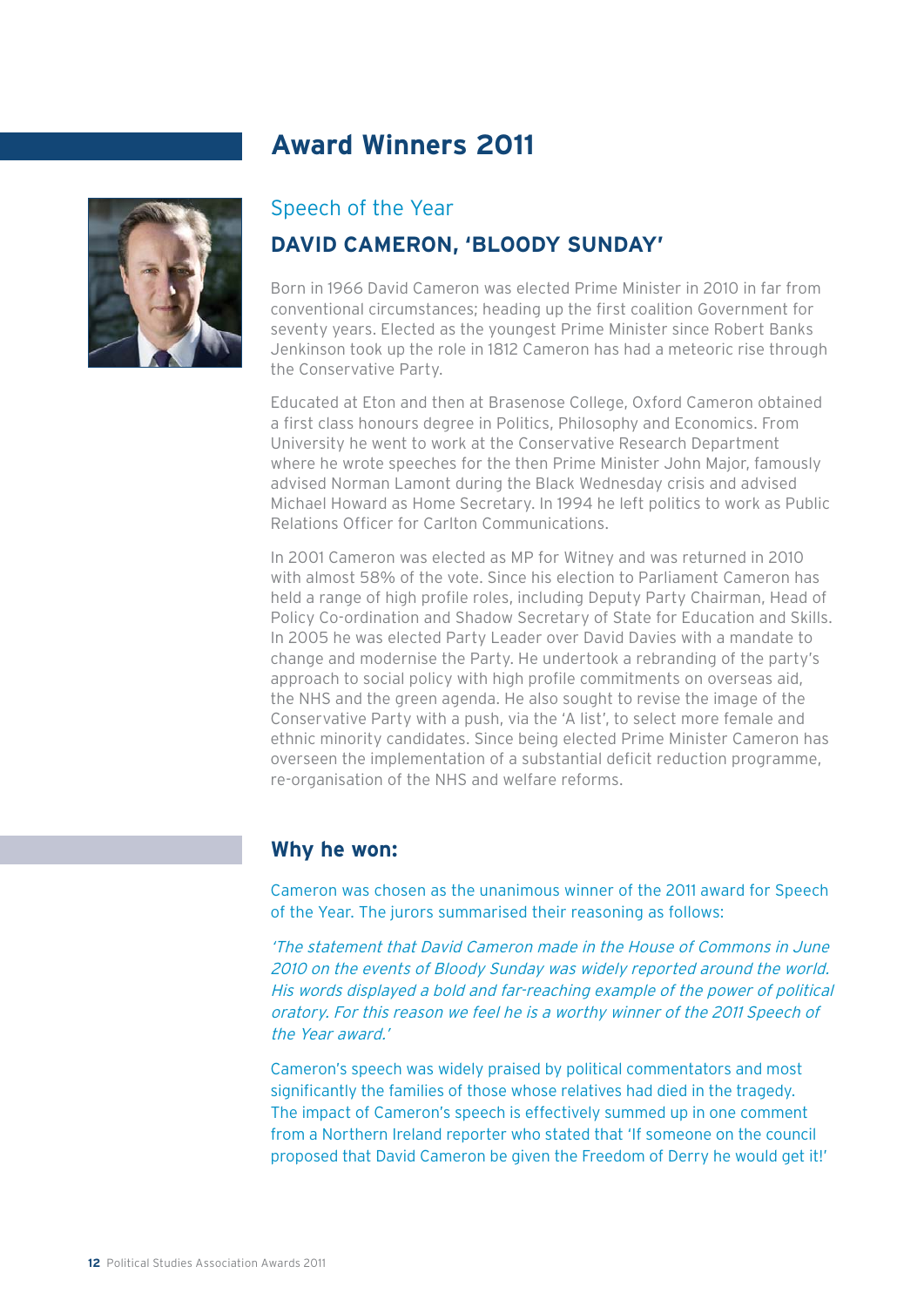

## Journalist of the Year **DANIEL FINKELSTEIN**

Born in 1962 Daniel Finkelstein has had a diverse career in the political sphere as both a journalist and a political advisor to many prominent Conservative politicians. Finkelstein graduated from the London School of Economics from where he went on to join the SDP and become Chair of the Young Social Democrats. Upon the merger of the SDP and Liberal Party Finkelstein left the Party going on to work for three years at the Social Market Foundation. In 1995 Finkelstein took up the position of Director of the Conservative Research Department where he became, alongside George Osborne, political advisor to William Hague as Leader of the Opposition. During this period Finkelstein was awarded an OBE.

In 2001 he left the Conservatives to join the Times, where he has worked as Associate Editor, Comment Editor, Chief Leader Writer and since 2010, Executive Editor. His contributions to the paper range from comment pieces to his regular column the Fink Tank which offers football predictions and punditry. Finkelstein has also made regular appearances on programmes such as Newsnight, Daily Politics and Question Time. He has recently been announced as the new Chairman of the Centre-Right think tank Policy Exchange where he will take over from Charles Moore.

## **Why he won:**

Finkelstein was unanimously chosen by the panel of judges. They stated that:

'Daniel Finkelstein continually offers cutting-edge yet thoroughly entertaining political commentary through his many newspaper columns and television appearances. The breadth of experience he brings to the role offers a unique insight into the political world. It is for this reason that we award Finkelstein the 2011 Journalist of the Year Award.'

Under Finkelstein's online editorship, the Times was the first newspaper to introduce an online pay wall, charging subscribers to read online content. Charging £6 for the weekly and £4 for the weekend editions the move was widely seen to be risky. Yet, as Finkelstein noted in interviews at the time 'we couldn't be sure that we were right, but we did have faith in our vision. We knew that people were willing to pay for our newspapers, our content and the editing and arrangement of that content and we wanted to preserve those values in our digital editions on the iPhone and Smartphone, our iPad edition and the website.' The gamble appears to have paid off and the Times has set a new precedent for online journalism.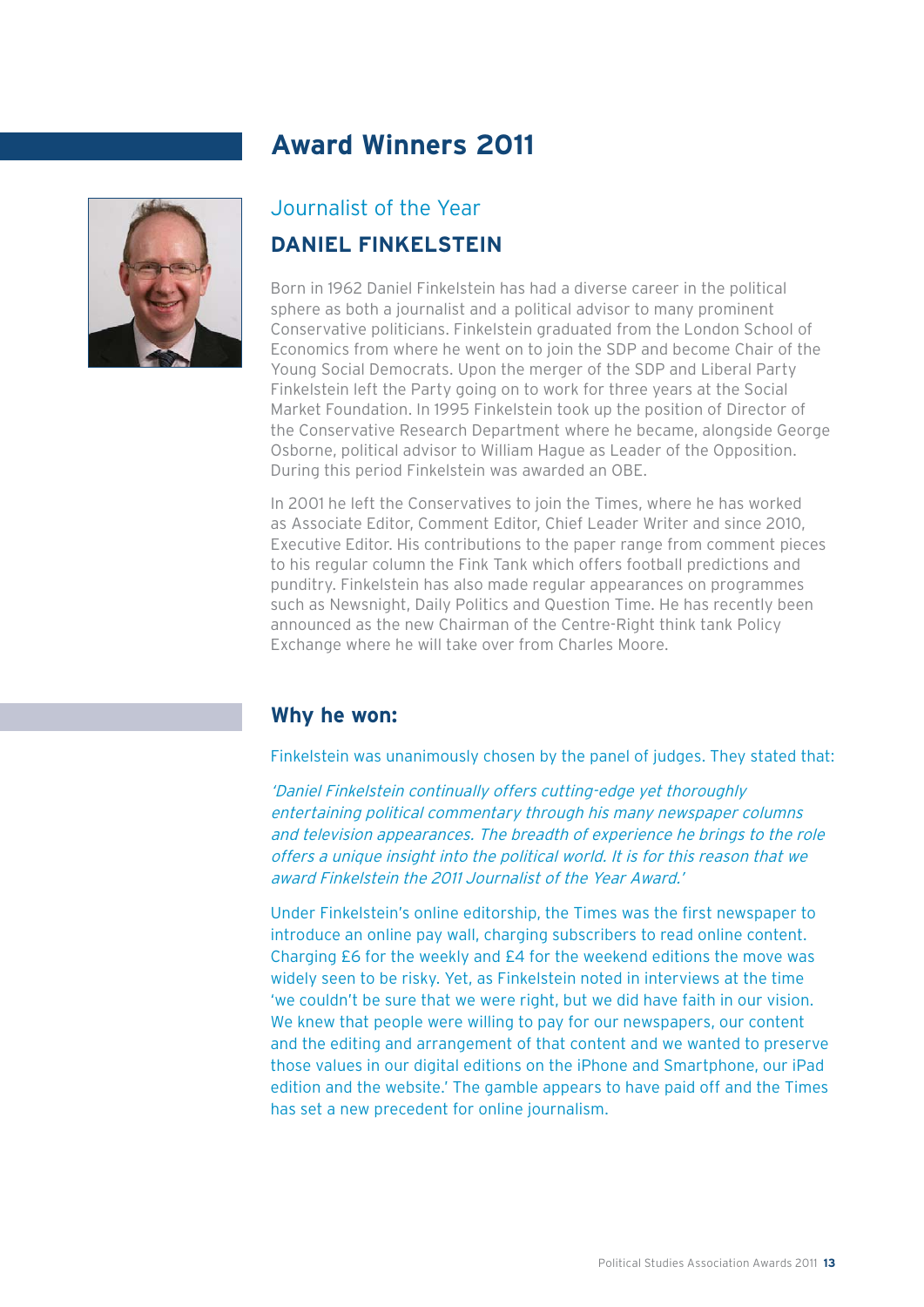

## Broadcaster of the Year

#### **EVAN DAVIS**

Evan Davis, born in 1962, obtained his degree in Politics, Philosophy and Economics from St John's College, Oxford and went on to achieve a Masters of Public Administration at the John F. Kennedy School of Government, Harvard. Davis is most recognisable as a fixture of the BBC's broadcasting team. He joined the BBC in 1993 where he worked as General Economics Correspondent before moving on to BBC Two's Newsnight. In 2001 he was appointed the BBC's Economics Editor, a role he combined with presenting duties on the Radio Four programme the Bottom Line and BBC Two's Dragons' Den. In 2008 Davis began presenting Radio Four's Today Programme alongside John Humphries, James Naughtie, Sarah Montague and Justin Webb. He has also kept up his other presenting roles, recently fronting the programmes Made in Britain and Business Nightmares.

Prior to joining the BBC Davis worked as an economist at the Institute of Fiscal Studies and at the London Business School. He has written widely with publications including his recent book to accompany the series Made in Britain and Public Spending. At University he also wrote a pamphlet with Andrew Adonis on the role of the market in state education.

#### **Why he won:**

Davis was chosen as the unanimous winner of the 2011 award for Broadcaster of the Year. The jurors summarised their reasoning as follows:

'Evan Davis has been consistently impressive at connecting with a broad range of people and making economics palatable. This is a rare and valuable gift. He is a first-class interviewer who is not afraid to challenge politicians or engage with big ideas. He thoroughly deserves to be awarded the title Broadcaster of the Year.'

Davis is renowned for his uncompromising interview style, a point recently evident in his interview of David Cameron, where he interrogated the Prime Minister by comparing the behaviour of the rioters with that of the Oxford Bullingdon Club (of which the PM was a member). This line of questioning prompted the Prime Minister to respond 'We all do stupid things when we are young and we should learn the lessons.' Davis's willingness to ask the questions other journalists skirt around has earned him a formidable reputation, yet his journalistic career also has lighter points. Davis gained widespread attention for a prolonged fit of giggles whilst presenting Radio Four's Today Programme, a clip which has been immortalised on the programme's website.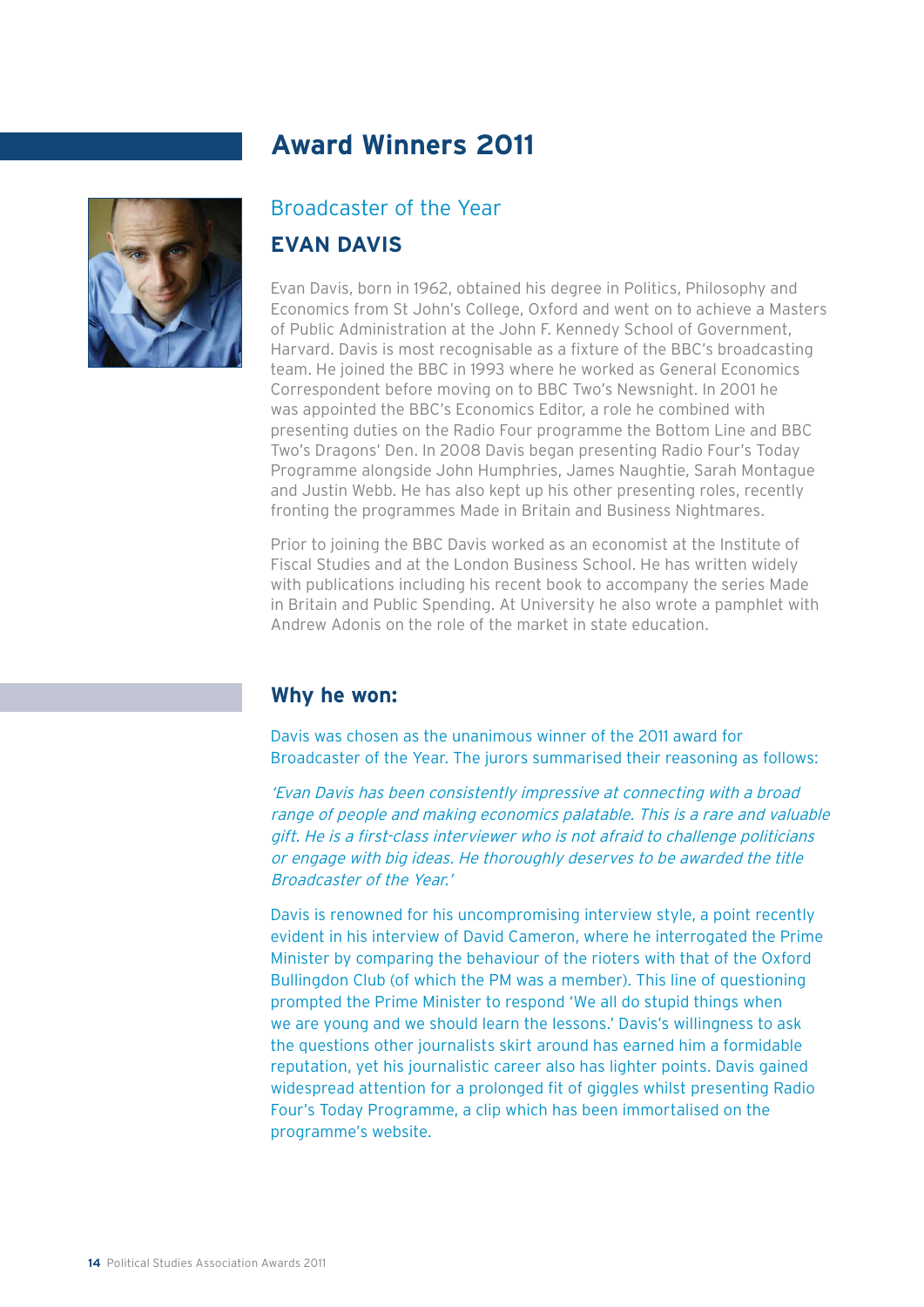

#### Special International Award

## **LINDSEY HILSUM, CHANNEL 4 NEWS**

Lindsey Hilsum was born in 1958. She is currently Channel 4 News International Editor and over the past twenty years has reported from the Balkans, Africa, the USA, Europe and Asia. Hilsum graduated from the University of Exeter with a degree in French and Spanish and began her career as a freelance journalist in Latin America, an area on which she published her first article, which featured in the Guardian. She subsequently moved to Africa to work as Information Officer for UNICEF in Nairobi. Throughout the 1980s Hilsum reported for the BBC World Service, BBC Radio and the Guardian, moving in 1989 to work as Senior Producer for BBC World Service Radio. In 1994 she was the only Englishspeaking journalist in Rwanda when the genocide started and reported for the BBC, the Guardian and the Observer. Since 1996 Hilsum has worked for Channel 4 News where she has reported on the Libyan uprising, the Iraq War and NATO's bombing of Serbia. She joined the programme as Diplomatic Correspondent, but since 2004 has worked as International Editor, becoming a regular feature on the 7 o'clock programme. She also writes for the New Statesman, the Guardian, the Observer and literary magazine Granta and through these publications has worked to raise awareness of human rights issues.

Hilsum has been awarded a number of prizes including the 2011 British Journalism Review's Charles Wheeler Award for Outstanding Contribution to Broadcast Journalism. In 2005 she won the Royal Television Society Journalist of the Year Award and in 2004 was named the One World Media Trust and Amnesty's 'Broadcast Journalist of the Year'. In 1996 she also won the Amnesty Award for a documentary on the role of the Church in the Rwandan genocide. She also holds an honorary degree from the University of Essex.

#### **Why she won:**

The PSA jury unanimously awarded the 2011 Special International Award to Hilsum. They outlined their rationale as follows:

'This award recognises the sustained excellence in the standard of reporting delivered by Lindsey Hilsum. Her reporting and analysis of international affairs is not only informative but also manages the delicate balance of engaging the audience without sensationalising the topic. Her deft ability to manage these pressures is to be admired. For these reasons we feel she should be awarded the 2011 Special International Award.'

In a recent article for the Independent Hilsum reflected on the question of whether there is something especially dangerous about being a female frontline correspondent. She argued: 'For the most part, I believe the answer is no. In more than 25 years of reporting wars, coups, uprisings and the like, I am lucky enough never to have been sexually assaulted. I have, however, cowered as bombs fell, ducked gunfire, argued with drunken soldiers on checkpoints and been badly beaten – just like my male colleagues'.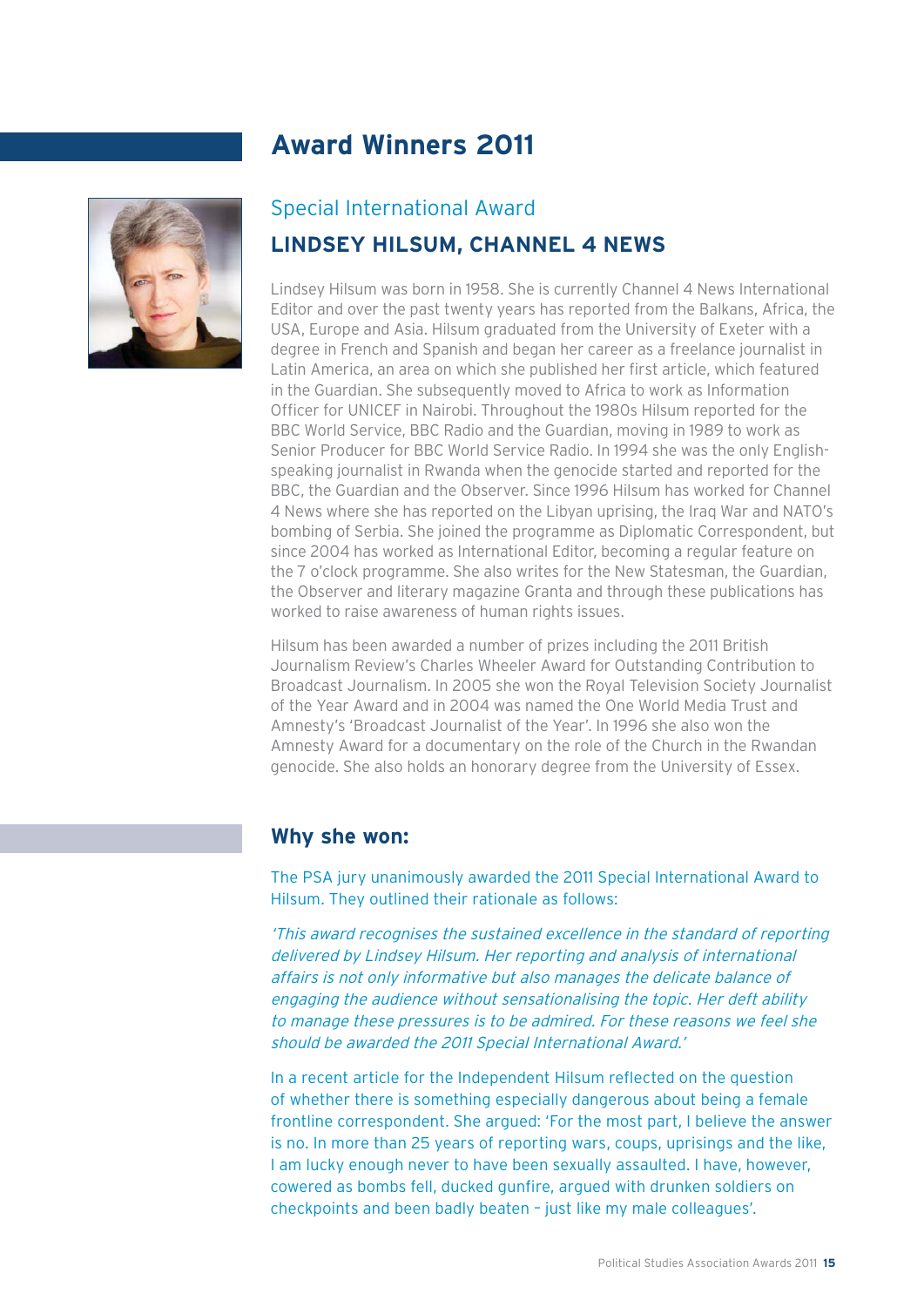

Co-author Richard Wilkinson



Co-author Kate Pickett

#### Publication of the Year

## **'THE SPIRIT LEVEL' BY PROFESSOR RICHARD WILKINSON & PROFESSOR KATE PICKETT**

Published in February 2009 'The Spirit Level' has gained widespread attention for its innovative take on the issue of equality. Looking at a range of social ills, including homicide, lack of social mobility, distrust, stress, poor mental health and low mortality rates, the authors argue, using extensive statistical analysis from 23 countries and 50 US states, that the key to the good society is equality. As the strap line indicates, the book argues that equal societies almost always do better, a prognosis which invites politicians to look beyond the pursuit of economic growth to consider the gap between rich and poor. They argue that the short-term, headline grabbing initiatives pursued by politicians are unable to achieve the long-term cultural changes needed to address inequality.

The book has received widespread interest, with Ed Miliband and David Cameron both referencing the central argument. Recommended by TED as one of five must read books, it has gained international attention and sold over 100,000 copies. However, the text has not been uniformly welcomed and has already prompted rebuttals from Christopher Snowden in the book 'The Spirit Level Delusion: Fact-checking the Left's New Theory of Everything' and Professor Peter Saunders in 'When Prophecy Fails'.

The book's authors Richard Wilkinson and Kate Pickett have a track record in this area. Wilkinson, a retired Professor, works on social inequalities in health whilst his co-author Pickett, is Professor of epidemiology at the University of York and co-founder of the Equality Trust. Since publishing the book the two authors have become prominent speakers on the issue of equality, attending events around Britain.

## **Why it won:**

The PSA jury unanimously decided to award Publication of the Year to 'The Spirit Level'. They stated their rationale as follows:

'The Panel considered The Spirit Level simply to be a brilliant book that had been influential far beyond the academic sphere. As attested by the phenomenal book sales this text has had an impact way beyond academia. The authors' scrutiny of an issue fundamental to the political visions pursued by politicians should be commended therefore we feel the Spirit Level is a worthy winner of the 2011 Publication of the Year Award.'

As David Runciman, writing in the London Review of Books, has written; '[t]he argument of this fascinating and deeply provoking book is easy to summarise' and so too is the impact of this text. The response from readers around the world has been phenomenal prompting a global debate not only about equality but also about the role of politics in attaining such a vision. Whilst Runciman identifies at times a utopian tone to this book the issues it confronts are very real, making this text a fascinating read.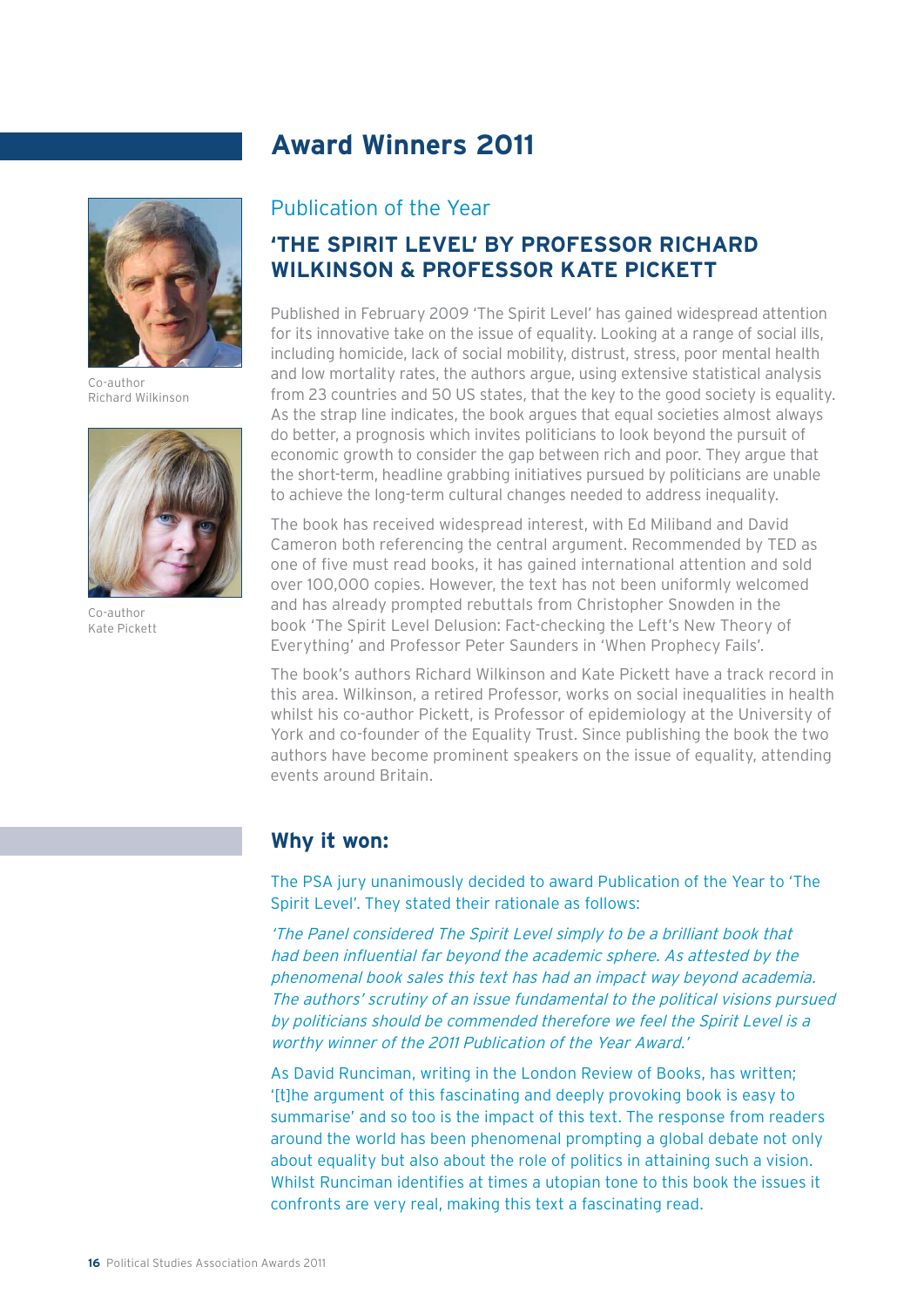

Jane Garvey



Jenni Murray



Burridge

## Engaging the Public **WOMAN'S HOUR, BBC RADIO 4**

First broadcast on the 7th October 1946 Woman's Hour has become a fixture of the BBC's programming. Although the first presenter was a man. Alan Ivieson, since his departure the programme has offered a platform to an array of female talent including Joan Griffiths, Olive Shapley, Judith Chalmers, Jenni Murray and Jane Garvey. The programme has retained widespread appeal, reaching over 2.5 million people a week, 40% of them men.

Originally scheduled at 2 o'clock in the afternoon, a time when chores would have been completed but the children had not yet returned from school, the programme was designed to comply with traditional expectations of women in this period. Now the programme is formatted as an hour long slot between ten and eleven every weekday. Programmes offer interviews, serialised plays and discussions of issues including health, cookery, family, home, sex, international affairs, arts, politics, work, fashion, education and culture. Whilst originally focused on topics such as 'how to hang your husband's suit' the show has gone on to deal with a range of previously off limit issues including the menopause and female circumcision. The range and unpredictability of issues covered has helped secure the programme's success.

The show has had appearances from a wide range of celebrity figures over the years including Eleanor Roosevelt, Nancy Astor, Cilla Black, Vera Brittain, Margaret Thatcher, Hillary Clinton, Aung San Suu Kyi, Germaine Greer, and politicians Tony Blair, Michael Howard, Gordon Brown and David Cameron.

#### **Why it won:**

Woman's hour was unanimously chosen as winner of the PSA award for Engaging the Public. The judges explained their decision as follows:

'Woman's Hour is an exceedingly well-crafted, thoughtful programme that is willing to consider issues with a political dimension in a clear and provocative manner. The programmes have not only contributed to a greater understanding of politics but have also worked consistently to engage the public. For these reasons we feel Woman's Hour is the deserved winner of this award.'

Over the years Woman's Hour has addressed a range of political issues, spotlighting the work of Parliament, the campaigns of pressure groups and local community issues. Recent programmes have focused on topics including super injunctions, gender equality in the budget, paternity leave, sexual stereotypes and pre-nuptial agreements.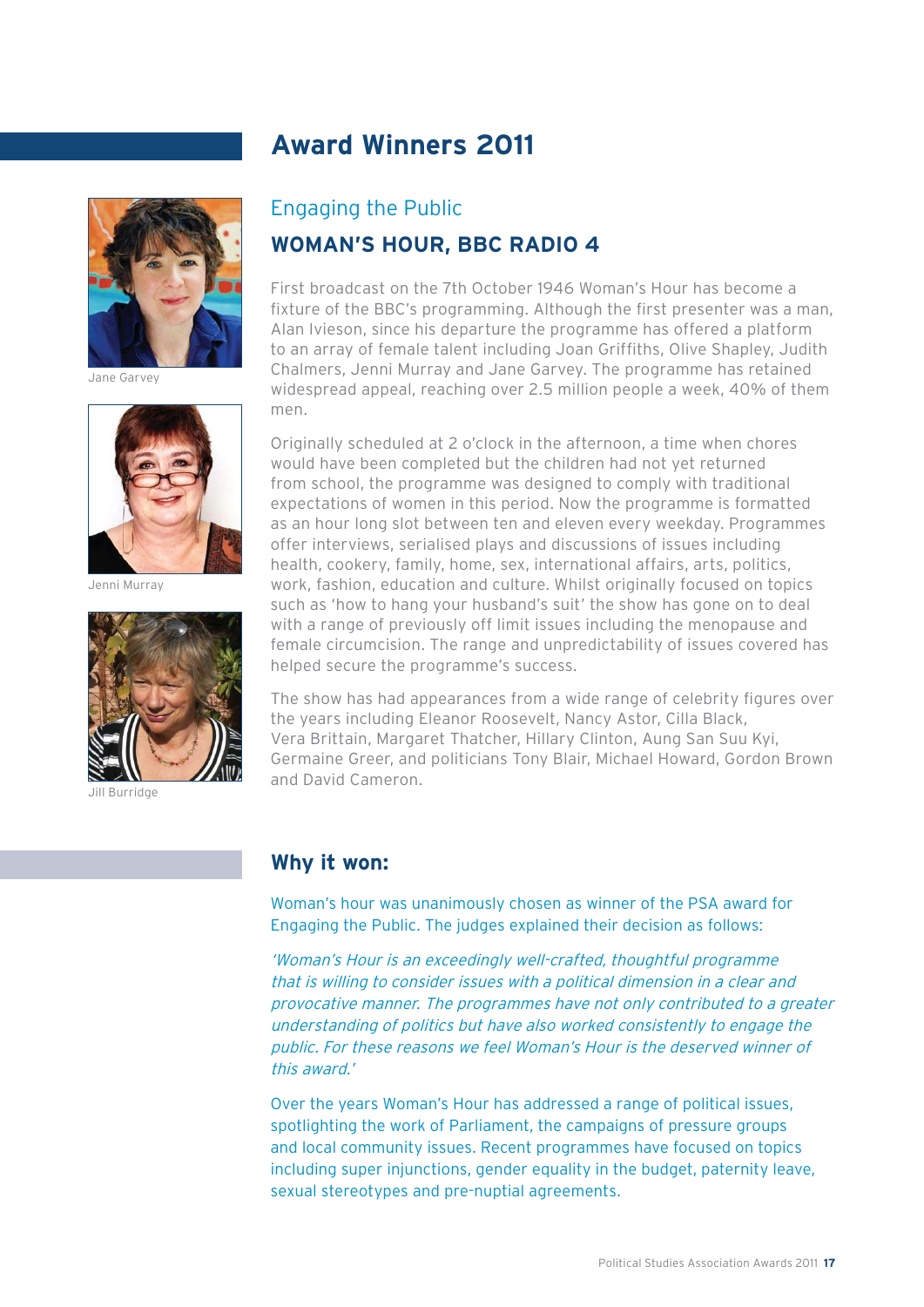

## Special Recognition Award **PETER KELLNER**

Born in 1946 Peter Kellner is a prominent figure in British journalism. Kellner obtained an MA in Economics and Statistics from King's College, Cambridge before going to work at the Sunday Times, where he remained for eleven years. In 1980 he became Political Editor of the New Statesman and went on to work at the Independent, the Sunday Times, the Observer and finally the London Evening Standard. During this period he also worked as a political analyst on Newsnight and appeared on Radio 4's Analysis, Channel 4's A Week in Politics, and election night results programmes. In 2000, while still working at the London Evening Standard, Kellner launched the online polling firm YouGov, where he took up posts first as Chairman and then as President. YouGov, whilst most famous for its electoral polling, also undertakes work for corporate clients such as Asda.

Away from YouGov, Kellner is Chairman of the Royal Commonwealth Society and is a visiting fellow at Nuffield College, Oxford. He has served on a range of committees set up by the Economic and Social Research Council to commission research into elections and social exclusion. Kellner has also coauthored three books titled 'Callaghan: The Road to Number 10', 'Democracy: 1,000 Years in Pursuit of British Liberty' and 'The Civil Servants: An Inquiry into Britain's Ruling Class'.

#### **Why he won:**

Kellner was the unanimous choice of a jury of distinguished academics and journalists to gain the Special Recognition Award. They stated:

'The award is specifically for Peter Kellner's work and success in bringing polling and the intelligent use of numbers and figures to election coverage. Independently and through YouGov he has offered fascinating insight into the political world and it is for this reason we feel he deserves to receive the 2011 Special Recognition Award.'

As well as producing the polls which have become central to election coverage Kellner also writes a blog in his capacity as YouGov President which provides a pollsters perspective on politics. He has recently posted under headings including: 'How today's leaders can learn much from previous election results...even if they seem to bear no resemblance to current events', 'Why Labour's lead is fragile' and 'Why the Big Society isn't working'.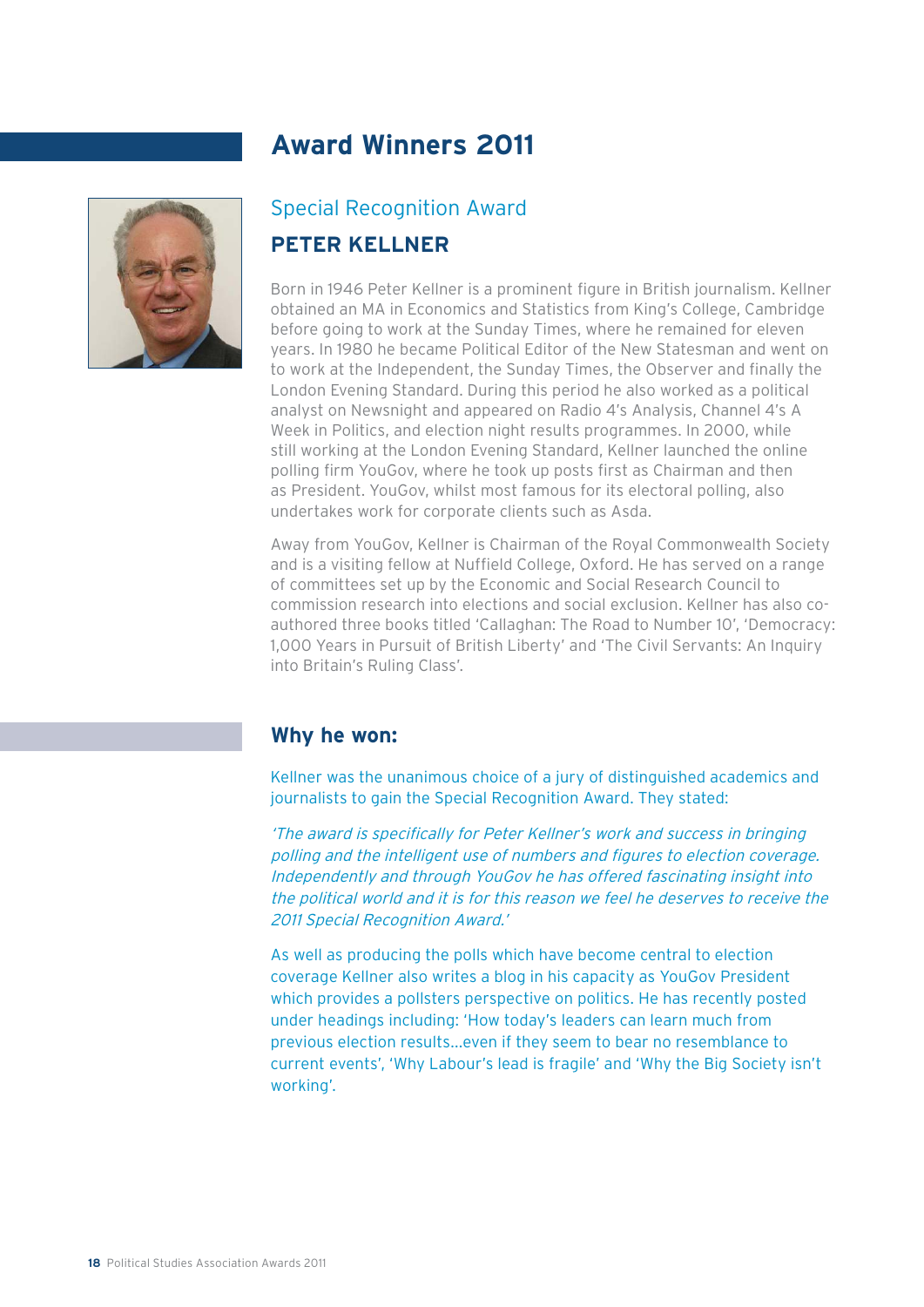

#### Campaign of the Year

## **THE GUARDIAN, 'THE PHONE HACKING SCANDAL'**

In 1821 the Manchester Guardian, as it was originally known, was founded by John Edward Taylor. Published weekly until 1836, then twice a week, it finally became a daily paper in 1855 when the stamp duty on newspapers was abolished. In 1907 C.P. Scott bought the Guardian and went on to lay down its founding principles in the paper: 'Comment is free, but facts are sacred. ...The voice of opponents no less than that of friends has a right to be heard'.

In 1976 the Guardian moved to London and began utilising content from the Washington Post and Le Monde. The paper gained a reputation for its left wing opinion pieces and investigatory journalism. In 1993 when other major Fleet Street papers where slashing their prices the Guardian invested resources in its staff to ensure their ability to continue breaking big stories. This gamble paid off with an increase in circulation and a series of high profile stories including revelations of sleaze concerning Neil Hamilton and Jonathan Aitken.

In 1999 the paper launched its online content in the form of Guardian Unlimited which gained the accolade of the UK's most popular newspaper website with over 2.4 million unique users in 2001.

## **Why it won:**

The Guardian was unanimously awarded the PSA Campaign of the Year. The panel of judges stated:

'We feel the Guardian is a worthy winner of the 2011 Campaign of the Year Award. Over the past decade the journalists and editorial team have displayed a dogged determination to uncover the truth about the phone hacking scandal. Their tireless work has begun to pay off with sustained public, political and police scrutiny of this issue. We seek to recognise this achievement with this award.'

The Guardian has played a critical part in bringing the phone hacking scandal to public attention. Even before the raid on the office of a private investigator in 2003 the paper played a pivotal role in the investigation of phone hacking. The paper has run stories on the victims, the role of top executives at News International and their connection to senior figures in the Conservative Party. In 2009 the paper reported News International's attempts to cover up phone hacking by suppressing evidence through the courts and making huge payouts to victims of the practice. Such instances reveal the paper's commitment to exposing the truth behind the phone hacking scandal.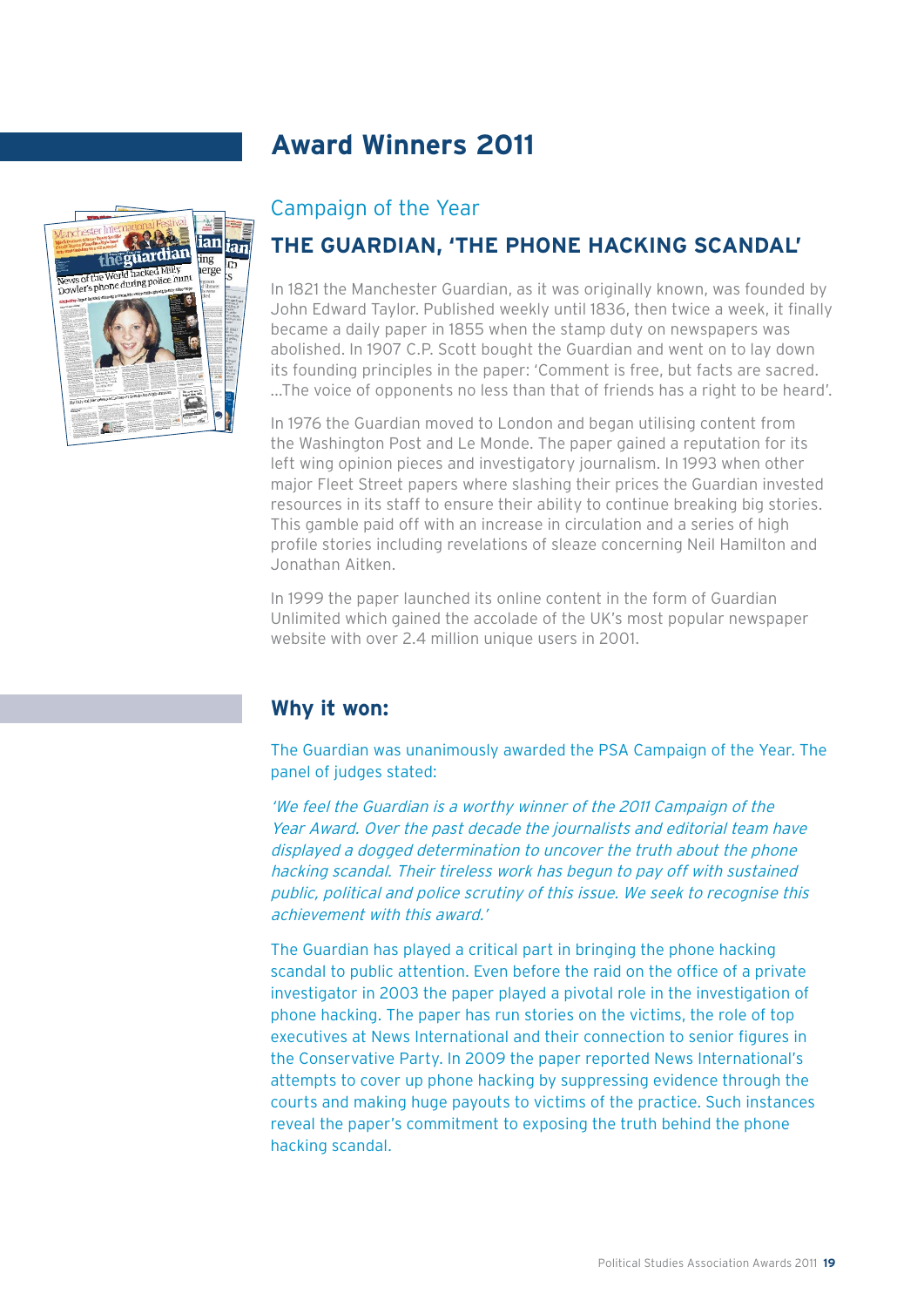

## Special Recognition Award **PROFESSOR PIPPA NORRIS**

Born in 1953 Pippa Norris attended the University of Warwick before gaining her PhD from the London School of Economics. Norris first worked at the University of Northumberland, moving to become Senior Lecturer at Edinburgh University. In 1994 she went to work at the John F. Kennedy School of Government, Harvard as Lecturer in Public Policy and Associate Director before, in 2002, gaining her current post as the McGuire Lecturer in Comparative Politics. Currently Norris is visiting Professor of Government and International Relations at the University of Sydney. Her research lies within the field of democracy, democratization, elections, political communication and gender politics and she has delivered courses on the topics of democratic governance, analysing elections and public opinion, and comparative institutional design.

Norris has served as Director of the Democratic Governance Group at the United Nations Development Programme in New York as well as advising organisations including UNESCO, the Council of Europe, the World Bank and the UK Electoral Commission. She has received awards including the Johan Skytte Prize with Ronald Inglehart for 'contributing innovative ideas about the relevance and roots of political culture in a global context'. She also received the Doris A. Graber Award for her book 'A Virtuous Circle'.

Norris has published almost forty books and her work has been translated into more than a dozen languages. Her most recent books are 'The Role of the News Media in the Governance Reform Agenda' and 'Democratic Deficits: Critical Citizens Revisited'. She is soon to publish 'Why Democratic Governance? Prosperity, Welfare and Peace.' Norris has also served on a range of executive bodies including the American Political Science Association and the International Political Science Association.

#### **Why she won:**

Norris was chosen by a jury of distinguished academics and journalists to be awarded the Special Recognition award. They explained their decision as follows:

'Pippa Norris has undertaken ground-breaking work on political disengagement, democratic change and gender politics. Throughout her career she has worked relentlessly to improve understanding in this area and for this reason we feel she deserves to receive the 2011 Special Recognition Award.'

Norris not only analyses but also provides a wealth of databases through her website www.pippanorris.com. These include the 2010 General Election results, democracy time series data, The British Parliamentary Constituency database 1992-2001 and The World Values Study.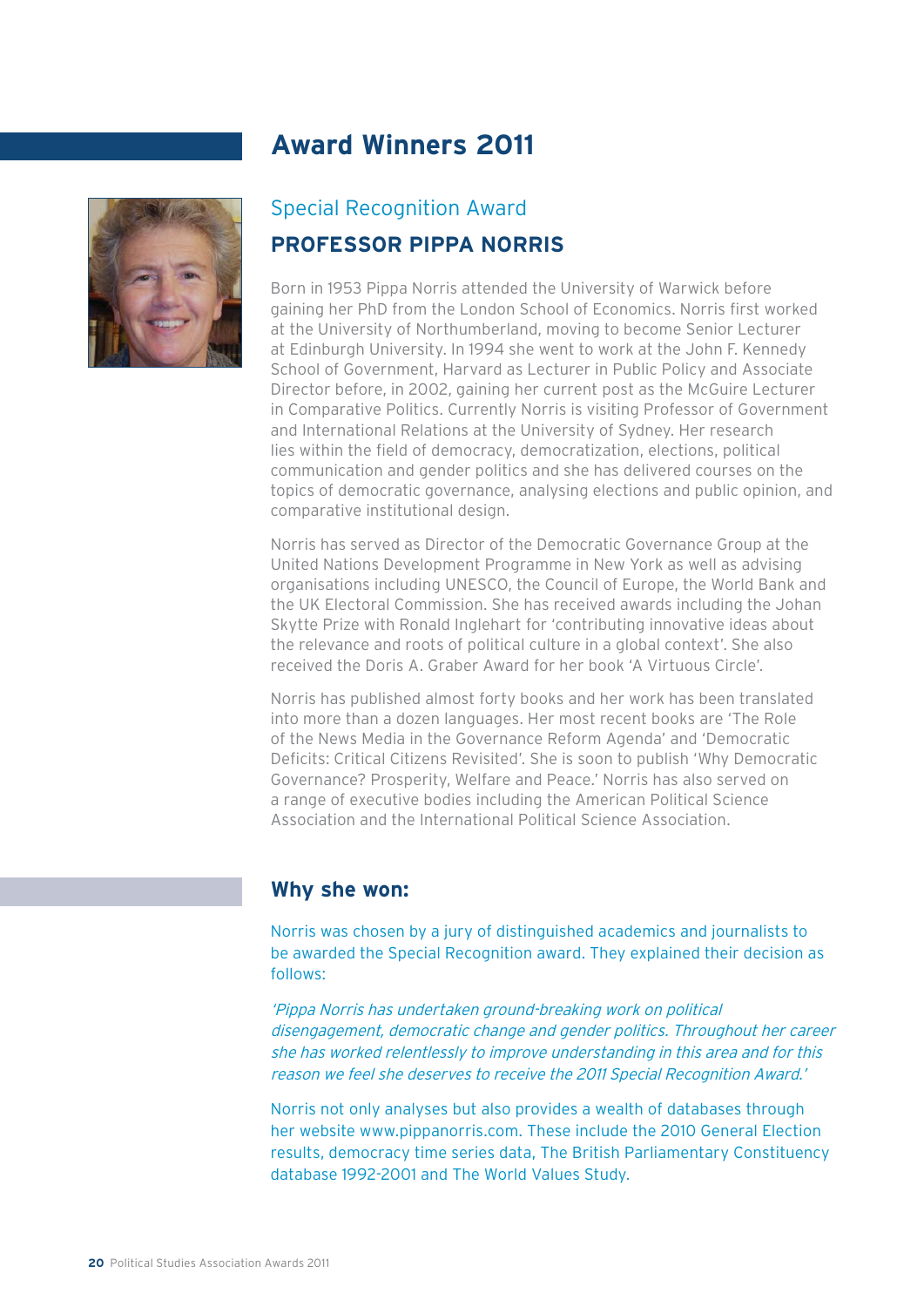

## Special Recognition Award

#### **PROFESSOR WILLIAM PATERSON**

Born in 1941 William Paterson is a renowned scholar on German Politics. Paterson began his career in 1967 as Lecturer in International Relations at the University of Aberdeen. After three years he moved to the University of Warwick as Lecturer in German Politics and by 1989 he had become Professor of Politics at Warwick. In 1990 he moved to the University of Edinburgh as Salvesen Professor of European Institutions where he also served as Director of its Europa Institute. In 1994 he moved again, this time to the University of Birmingham where he became Professor of German and European Politics and Director of the Institute of German Studies, retiring from this post in 2008. Since 2009 he has been Honorary Professor of German and European Politics at Aston University.

In 1999 Paterson was awarded an OBE for 'scholarship in German Studies', an accolade which reflects his previous award of the German Order of Merit for 'outstanding contribution to British-German relations'. Academically he has also obtained a lifetime achievement award from the International Association for the Study of German Politics. His academic publications are prolific, having produced over twenty-five books including 'The Kohl Chancellorship', 'The Future of the German Economy' and 'Research Agendas in European Union Studies: Stalking the Elephant'. His most recent article is entitled 'The Reluctant Hegemon? Germany Moves Centre Stage in the European Union'.

#### **Why he won:**

Paterson was chosen to win the Special Recognition award by the jury for the following reasons:

'William Paterson has conducted ground-breaking work on German politics, British-German relations and European integration, producing a wealth of highly insightful books. His contribution to these literatures marks him out to receive the 2011 Special Recognition Award.'

Paterson's research has offered an insightful commentary on contemporary EU-British relations. In 2007, writing with Simon Green, he reflected on Tony Blair's interactions with Europe, including his Third Way project with Gerhard Schröder and events such as the Iraq War and the election of Angela Merkel. Conducting retrospective and speculative analysis – in this instance predicting the problems Gordon Brown faced – Paterson consistently demonstrated his formidable knowledge in this area.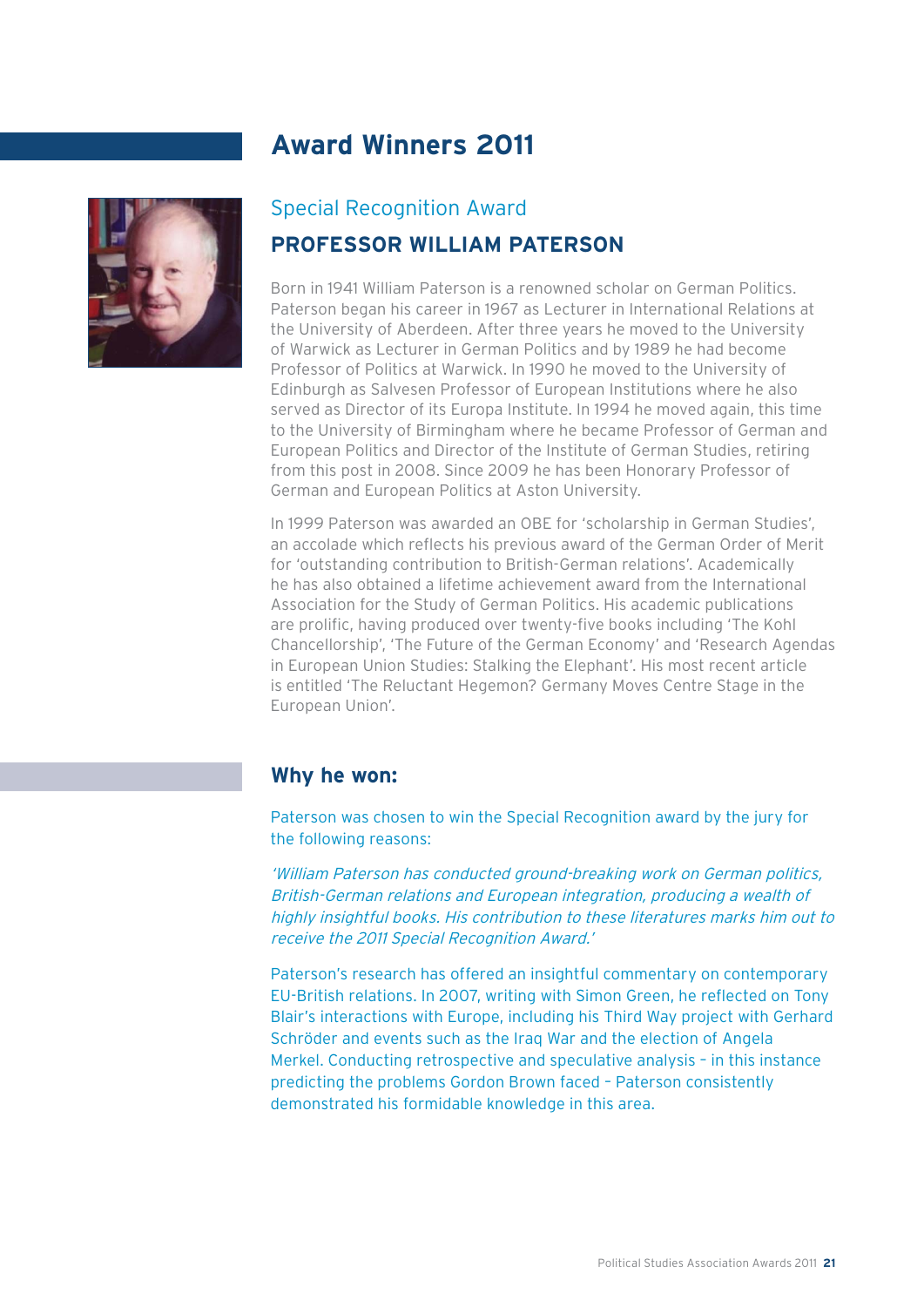

## Special Recognition Award **PROFESSOR ALBERT WEALE**

Born in 1950 Albert Weale attended Clare College, Cambridge. He graduated with a degree in Theology in 1971 before going on to do his PhD at the University. In 1974 he obtained the Sir James Knott Fellowship at the University of Newcastle where he stayed for two years before moving on to become Lecturer at the University of York. In 1985 he became Professor of Politics at the University of East Anglia, moving in 1992 to become Professor of Government at the University of Essex. In 2010 he became Professor of Political Theory and Public Policy at University College London. He currently holds an ESRC Professorial Fellowship in 'Social Contract, Deliberative Democracy and Public Policy'. Weale has also held visiting positions at Yale University, the University of Dar Es Salaam and the Australian National University.

Weale has worked primarily within the field of political theory and public policy. He cites his main intellectual influences as John Rawls, H.L.A. Hart, J.S. Mill and Henry Sidgwick. His current work focuses on contract theory, deliberative democracy and public policy but he has an ongoing interest in the linkages between political theory and public policy as reflected in his books 'Equality and Social Policy', 'Cost and Choice in Health Care' and 'Democracy'.

#### **Why he won:**

Weale was chosen as winner of the PSA award for Special Recognition. The judges explained their decision as follows:

'Albert Weale is specifically granted this award for Special Recognition because of his ground-breaking work on democratic theory, social policy and the politics of equality. The breadth and practical applications of his work singles him out as truly worthy of this award.'

In 1993 Weale was elected a Fellow of the Royal Society of Arts. He has also been a Fellow of the British Academy since 1998 where he serves as Vice President for Public Policy. Since 1998 he has been a member of the Nuffield Council on Bioethics and is currently Chair. In this role he has looked at issues including bio fuels, dementia care and synthetic biology.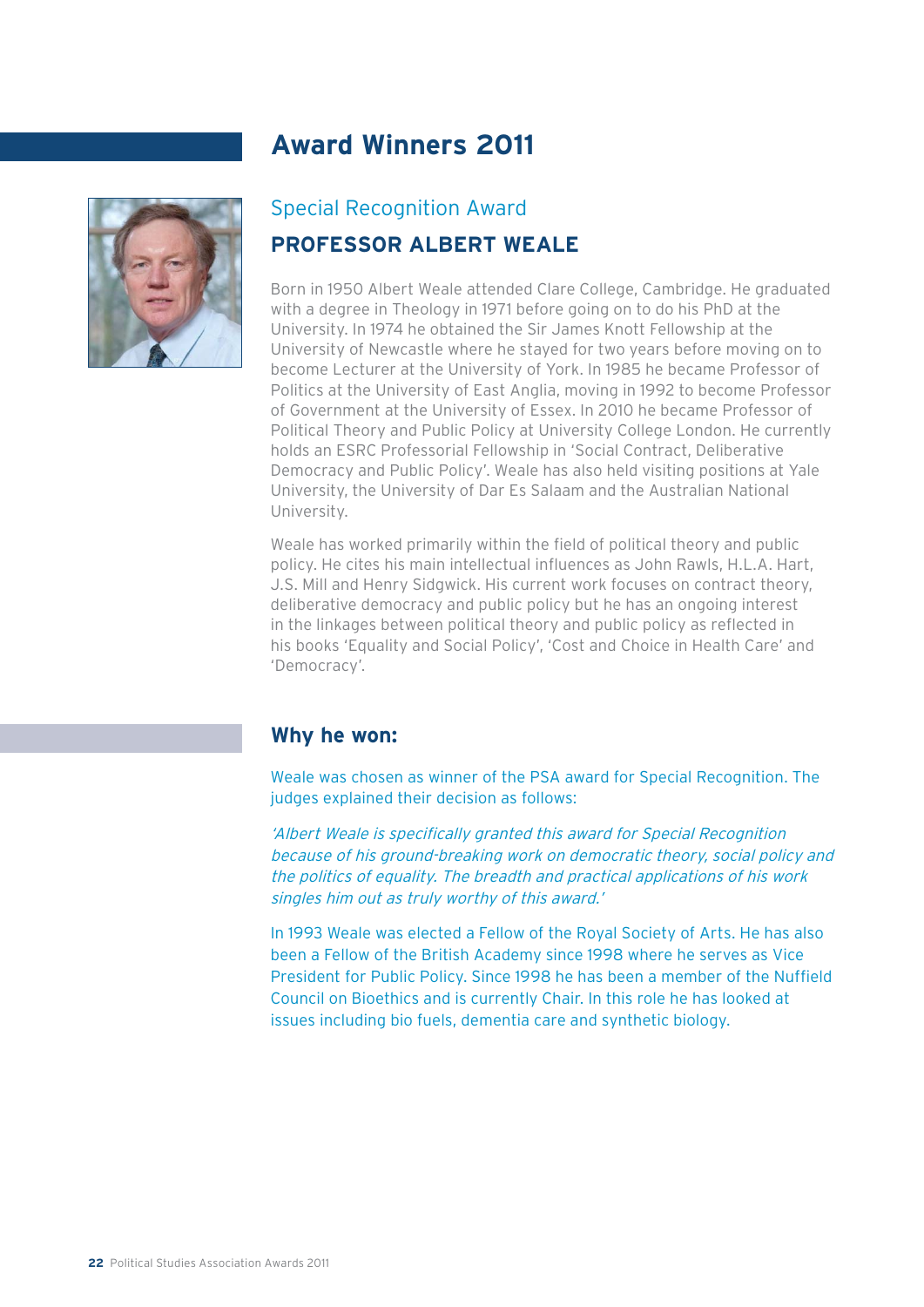

## Sir Isaiah Berlin Prize for Lifetime Contribution to Political Studies

#### **PROFESSOR JACK HAYWARD**

Jack Hayward was born in 1931. He gained his degree in Government at the London School of Economics, going on to also complete his PhD at the institution. Working in the area of comparative European politics and specifically French politics, Hayward has produced numerous books including 'Elitism, Populism and European Politics', 'Governing from the Centre', 'Core Executive Co-ordination in France' and 'Leaderless Europe'.

After completing national service between 1956 and 1958, Hayward took up the post of Assistant Lecturer at the University of Sheffield. In 1963 he moved to Keele University, first as Lecturer, then Senior Lecturer, during which time he became a Senior Research Fellow at Nuffield College, Oxford for a year. In 1973 he became Professor of Politics at the University of Hull, but returned once again to Oxford in 1993 to become Director of the University's Institute of European Studies and Professorial Fellow at St Anthony's College. In 1999 he returned to Hull as Research Professor of Politics, and also retains a post as Emeritus Professor at the University of Oxford.

#### **Why he won:**

The PSA jury awarded the 2011 Sir Isaiah Berlin Prize for Lifetime Contribution to Political Studies to Hayward voicing their rationale as follows:

'Jack Hayward demonstrates the characteristics of a great academic. Achieving excellence in the fields of comparative and French politics he has also held a range of high ranking positions. His time at the PSA saw the Association go from strength to strength. His professionalism and academic rigour is to be highly admired and for these reasons we feel him to be a highly deserving recipient of the Sir Isaiah Berlin Prize for Lifetime Contribution to Political Studies.'

Previously Chair, President and Vice-President of the PSA, Hayward was instrumental to the organisation's development. His contribution to political studies both through his research and professional roles has been frequently recognised; indeed he is a previous recipient of a PSA award for Lifetime Achievement in Political Studies, an accolade he picked up in 2003. In 1980 he gained the Chevalier De L'Ordre National Du Merite followed in 1996 by the Chevalier De La Legion D'Honneur. He has also been a Fellow of the British Academy since 1990. In 2001 Hayward applied his knowledge of the powers of the Parliamentary Ombudsman to secure an apology from the Ministry of Defence for maladministration concerning his internment in China during the Second World War. The £10,000 compensation was given to charity to underline that it was the insult to him as a British citizen that rankled.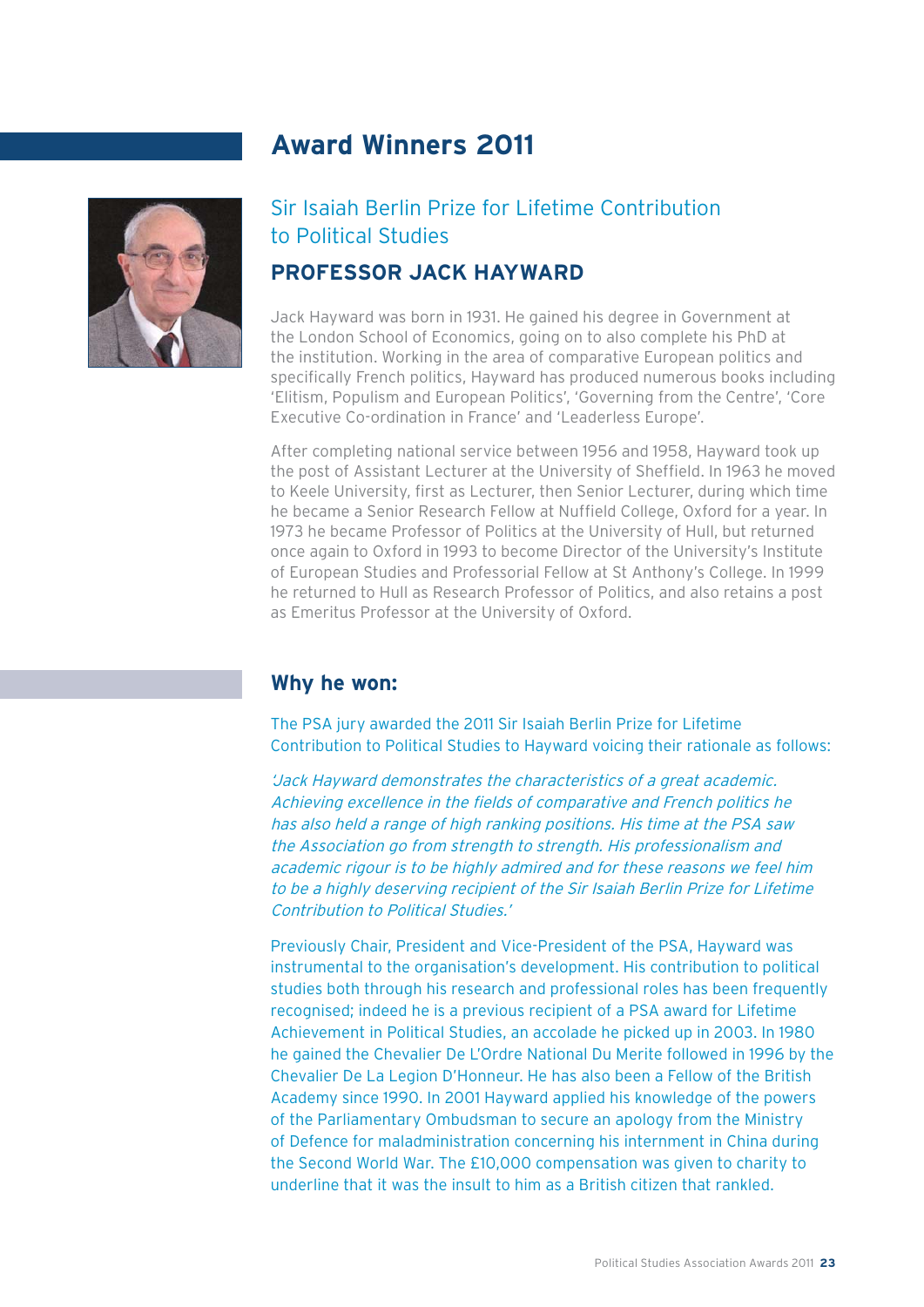

## Politics/Political Studies Communicator **PROFESSOR RON JOHNSTON**

Ron Johnston was born in 1941. His research has focused on three main areas: urban social geography, the recent history and nature of human geography and British electoral studies. Over the course of his career Johnston has authored and edited over ninety books and written over eight hundred and fifty book chapters and articles.

Johnston obtained his BSC in Ecology and MA from Manchester University, moving to Monash to complete his PhD. He also has honorary degrees from the University of Essex, Monash University, the University of Sheffield and the University of Bath. Johnston's career began at Monash where he took up successive roles as Teaching Fellow, Senior Teaching Fellow and then Lecturer. In 1967 he moved to the Department of Geography at the University of Canterbury where he became Lecturer, then Senior Lecturer and finally Reader. In 1974 he became Professor at the University of Sheffield where he spent eighteen years before becoming Pro-Vice Chancellor for academic affairs. From 1992 he spent three years as Vice Chancellor at the University of Essex before moving in 1995 to his current post as Professor of Geography at the University of Bristol.

Johnston has received a number of awards including, in 2011, an OBE for his services to scholarship. The Royal Geographical Society has also twice recognised his work, first in 1985 with the Murchison Award and again in 1990 with the Victoria Medal. In 1999 he was elected Fellow of the British Academy and in 2010 obtained the Lifetime Achievement Award from the Association of American Geographers.

#### **Why he won:**

Johnston was chosen by a jury of distinguished academics and journalists to be awarded the Politics/Political Studies Communicator Award. They explained their decision as follows:

'Through his work with the Electoral Commission on boundary changes Ron Johnston has made a considerable contribution not only to political studies but has also helped shape the future of British Politics. He stands out as a clear communicator who has the capacity to communicate complex issues in an accessible manner. It is for these reasons that we feel he is a highly deserving winner of the 2011 Politics/Political Studies Communicator Award.'

In 2010 Johnston co-authored the report 'Drawing a New Constituency Map for the United Kingdom: The Parliamentary Voting System and Constituencies Bill 2010' which looked at the coalition Government's proposals for electoral reform. He has also written about the proposals on the LSE British politics and policy blog.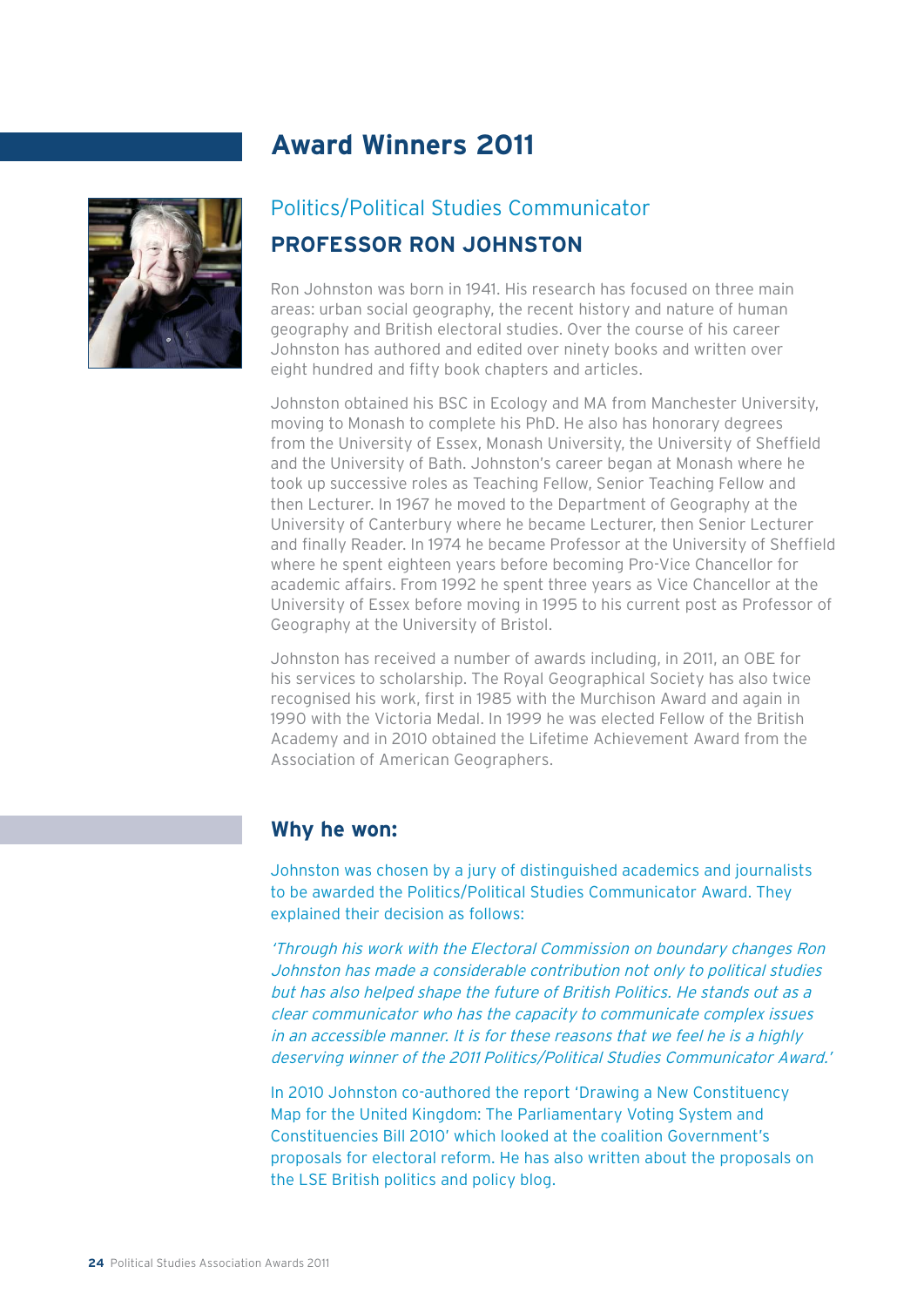

Professor Alex Danchev



Honorary Professor Ion Trewin

## Innovation in Teaching Politics

## **PROFESSOR ALEX DANCHEV AND HONORARY PROFESSOR ION TREWIN**

Alex Danchev is currently Professor of International Relations and Director of Admissions at the School of Politics and International Relations at the University of Nottingham. Danchev was educated at University College, Oxford, Trinity Hall, Cambridge and King's College, London from where he gained his PhD. His rather unconventional career path saw him serve as an Officer in the Royal Army Educational Corps. From there he moved to become Fellow at the Wilson Centre in Washington DC before returning to the same post, first at St Anthony's College, Oxford and subsequently at Queen Mary, London. Danchev specialises in art, politics, Anglo-American relations and the intersections therein. He has produced numerous books including '100 Artists' Manifestos', 'On Art and War and Terror', 'The Iraq War and Democratic Politics' and 'Oliver Franks: Founding Father'.

Born in 1943 Ion Trewin is Honorary Professor at the University of Nottingham. His career has, however, primarily taken place in the literary world. Most renowned for his biography of Alan Clark he has also edited the Hugo Young Papers and biographies of Michael Palin and Judi Dench. Beginning as a journalist for the Independent and South Devon Times, Trewin went on to work at the Sunday Telegraph and the Times. He has worked for a series of publishing groups including Hodder and Stoughton and Orion and is currently Editor in Chief at Weidenfeld & Nicolson publishers. In 1975 he won the Ronald Politzer Award for Publishing Innovation, having created the paperback review pages for the Times Saturday Review. Trewin is literary director of the Man Booker Prize and President of the National Academy of Writing. His other work includes books entitled 'Journalism' and 'Norfolk Cottages'.

#### **Why they won:**

Danchev and Trewin were unanimously selected by the jury for the following reasons:

'Alex Danchev and Ion Trewin have demonstrated an innovative approach to teaching which not only stimulated their students but also offers a template for best practice across the country. We feel their combination of academic and professional expertise marked their teaching methods out, making them ideal recipients for the 2011 Innovation in Teaching Politics Award.'

Danchev and Trewin teach a third year course on political biographies. Using two hour seminars and small group discussions they guide students through the history of political biography using, not PowerPoint, but a series of interactive tasks. These include drafting Tony Blair's pre-obituary, an entry to the Oxford Dictionary of National Biography and students' own biographies. For more information see the THE article at: www.timeshighereducation.co.uk/story.asp?storycode=403552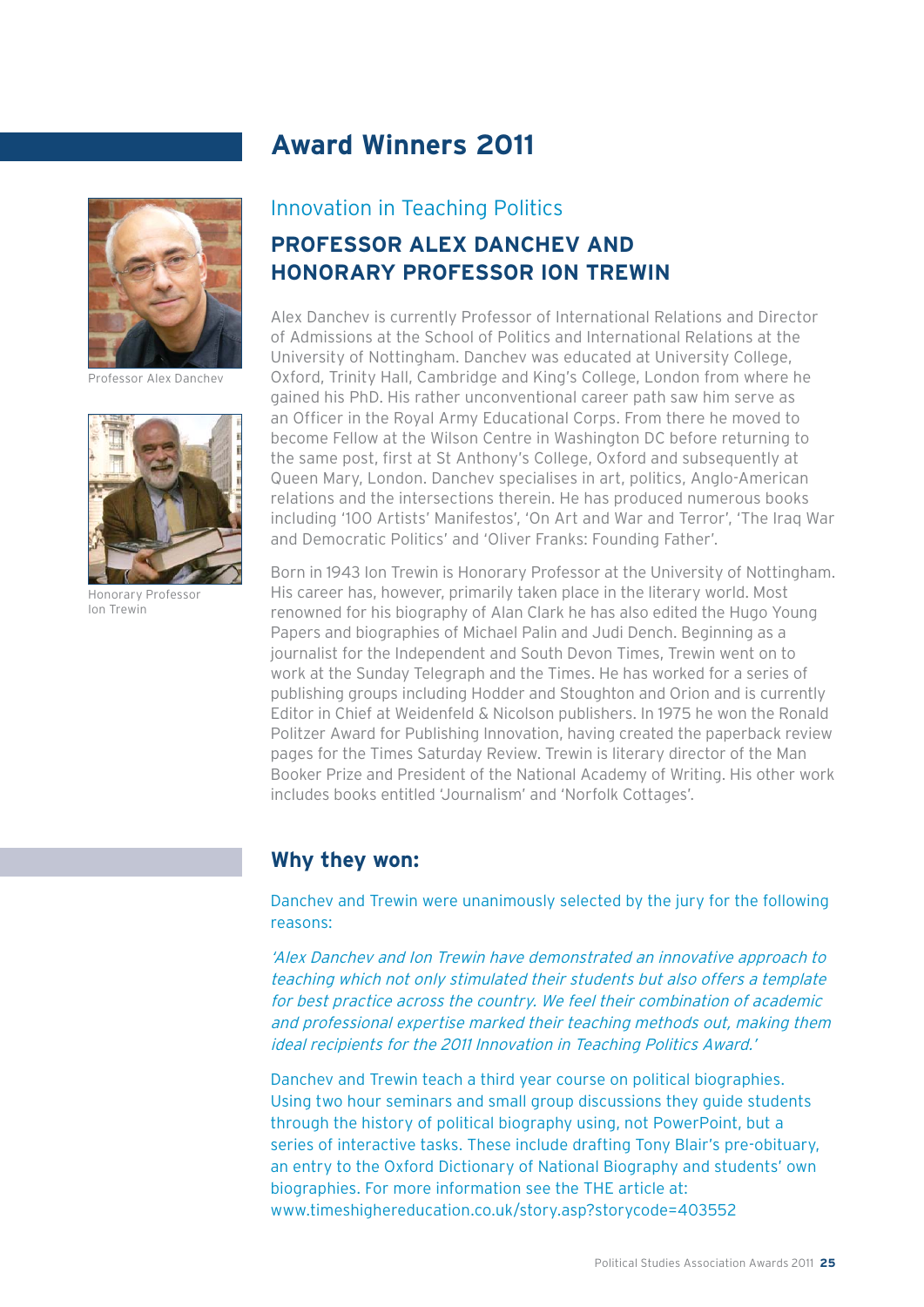#### 2011 W.J.M. Mackenzie Book Prize

## **'The Conservative Party from Thatcher to Cameron' BY PROFESSOR TIM BALE**

## **'What's Wrong with the British Constitution?' BY PROFESSOR IAIN MCLEAN**

Tim Bale was educated at Gonville and Caius College, Cambridge where he gained his undergraduate degree. He went on to gain his MA from Northwestern University, Chicago and PhD from the University of Sheffield. His career has seen him work around the globe, starting with a Lectureship at the University of Sheffield. He soon moved to take up the post of Lecturer at Victoria University of Wellington in New Zealand. In 2003 Bale moved to the University of Sussex where he still works as Professor of Politics in the School of Law, Politics and Sociology. In 2008 he won the PSA's Bernard Crick Prize for Outstanding Teaching and is also active in the Association as convenor of the Conservatives and Conservatism specialist group. His research has focused on this topic but also takes in political parties, centreright politics and comparative European and British politics.

Iain McLean was educated in Edinburgh before moving to Oxford to complete his MA, M.Phil and D.Phil. Upon completing his PhD he took up a two year post as Research Fellow at Nuffield College, leaving in 1971 to become Lecturer at the University of Newcastle. In 1978 he moved to University College to become Fellow and Praelector in Politics, spending three years in this post before taking up a Professorship at the University of Warwick. He currently holds the posts of Official Fellow in Politics at Nuffield College, Oxford and Professor of Politics at Oxford University. He has also held visiting Professorships at Stanford, Yale and the Australian National University. McLean's research covers a range of areas including party and electoral systems, social choice, public choice, political science in the 18th century and public policy.

#### **Why they won:**



## **Professor Tim Bale: 'The Conservative Party from Thatcher to Cameron'**

'Tim Bale has composed a thoughtful, perceptive and exhaustively researched study. It covers all aspects of the Conservative party – organisation, policy, ideology, political strategy - in a finely researched and meticulous way. He has managed to secure a remarkable degree of access to key figures within the Conservative party and has obtained a formidable amount of primary material (often quite candid and on-the-record) from its very extensive interview programme. Full of shrewd and astute judgments, it offers a mine of factual information and will for years be an indispensable source of understanding of the contemporary Conservative party. This book is written in a fluent, highly accessible and often witty style and demonstrates impressive narrative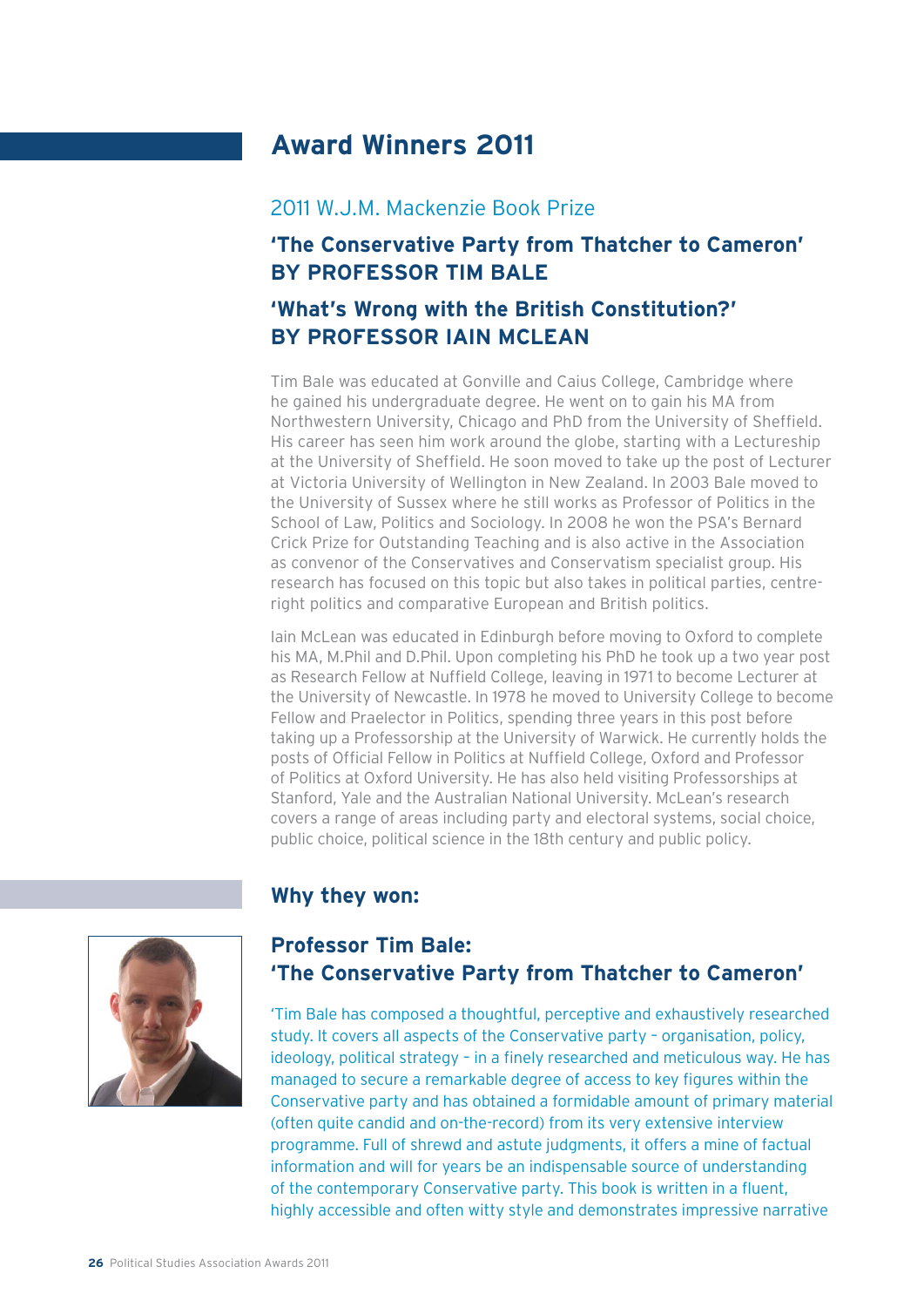skills. It makes a major contribution to our understanding of the Conservative party and hence of modern British politics. Another significant contribution is the concept of 'party in the media.' Bale shows how proprietors, journalists and commentators not only reported the party but represented a powerful constituency within it. An enjoyable, well-written and substantial contribution to the study of political parties.'



## **Professor Iain McLean: 'What's Wrong with the British Constitution?'**

'A very acute, thought-provoking book written with verve, wit and clarity. It has the following aims: to demolish Dicey's theory of parliamentary sovereignty; to demonstrate that received wisdom about the peaceful, incremental and evolutionary character of UK constitutional development is at best a partial and one-sided view; to show the relevance of 'veto player theory' to understanding the operations of the UK political system; and to provide a manifesto (and programme) for constitutional reform. The contradictions between Dicey's theory and his actual behaviour are well brought out and his depiction of what he convincingly portrays 'as a successful coup against the elected government of the UK' over Home Rule immediately prior to the First World war demolishes the orthodoxy about peaceful constitutional evolution. The 'veto player theory' adds an embryonic basis for a different starting point to our understanding of the political system. The programme for constitutional reform follows from the logic of the historical analysis and adds to the contemporary relevance of this book. It is a thought-provoking study and offers a compelling challenge to conventional thinking about the UK's constitutional trajectory. McLean deals with crucial issues over the future of British democracy so the book deserves a wide readership.'

#### **Why award a joint prize?**

The judges felt that a joint prize was appropriate because the two books say a great deal that is complimentary about the unhealthy state of British democracy. Politics and constitutional issues are in the hands of a small elite of often unknown and unaccountable figures drawn from the mixed worlds of politics, the medias and other power holders. Citizens and even party activists are very much on the margins. For an established democracy Britain shows little clarity that it is 'we the people' who are ultimately in charge and offers a style of politics that asks little of citizens but that they wait for their political and constitutional masters to decide what is for the best. Little wonder that there are signs of substantial political disenchantment in the UK. The PSA thinks that these books add to other work that has emerged in recent years (some of which were also prize winners) to argue that there is something troubling in the state of our political system. Moreover both books make their contribution in a manner which is highly engaging and take important arguments out to a broad community.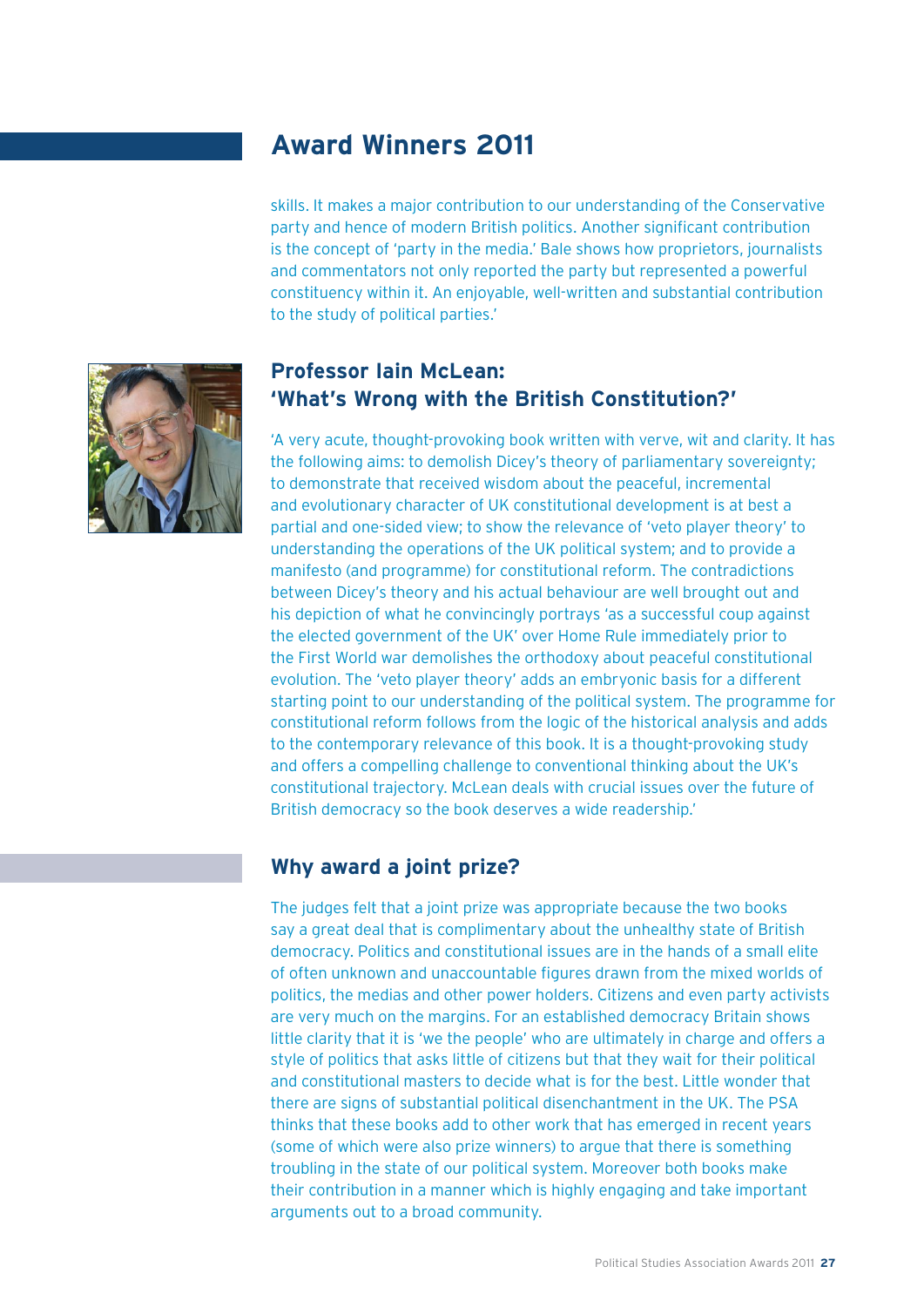

**Political Studies** Association

#### **Sponsors**

The Political Studies Association wishes to thank the sponsors of the 2011 awards: Wiley-Blackwell Routledge Parliamentary Affairs RSA

#### **Awards Judges**

Professor Charlie Jeffery – Chair, PSA Professor John Benyon – University of Leicester Dr James Chiriyankandath – London Institute of Commonwealth Studies Jo Coburn - BBC Professor Matthew Flinders - University of Sheffield Dr Lisa Harrison – University of the West of England Martin Kettle – Guardian Juliet Lyon – Prison Reform Trust Professor Lord Parekh – House of Lords Terry Stiastny – BBC Professor Paul Whiteley – University of Essex

#### **Book Prize Judges**

Professor Gerry Stoker - University of Southampton Dr Eric Shaw – University of Stirling Dr Lisa Harrison – University of the West of England

#### **Event Organisers**

Professor Matthew Flinders Kathryn Ledson Sandra McDonagh Alive Events

#### **Published in 2011 by**

Political Studies Association, 30 Tabernacle Street, London EC2A 4UE Tel: 020 7330 9289 Fax: 0191 222 3499 psa@ncl.ac.uk www.psa.ac.uk

#### **Edited by**

**Katherine Dommett** Kathryn Ledson

#### **Designed and Printed by**

AnchorPrint Group Ltd, Leicester www.anchorprint.co.uk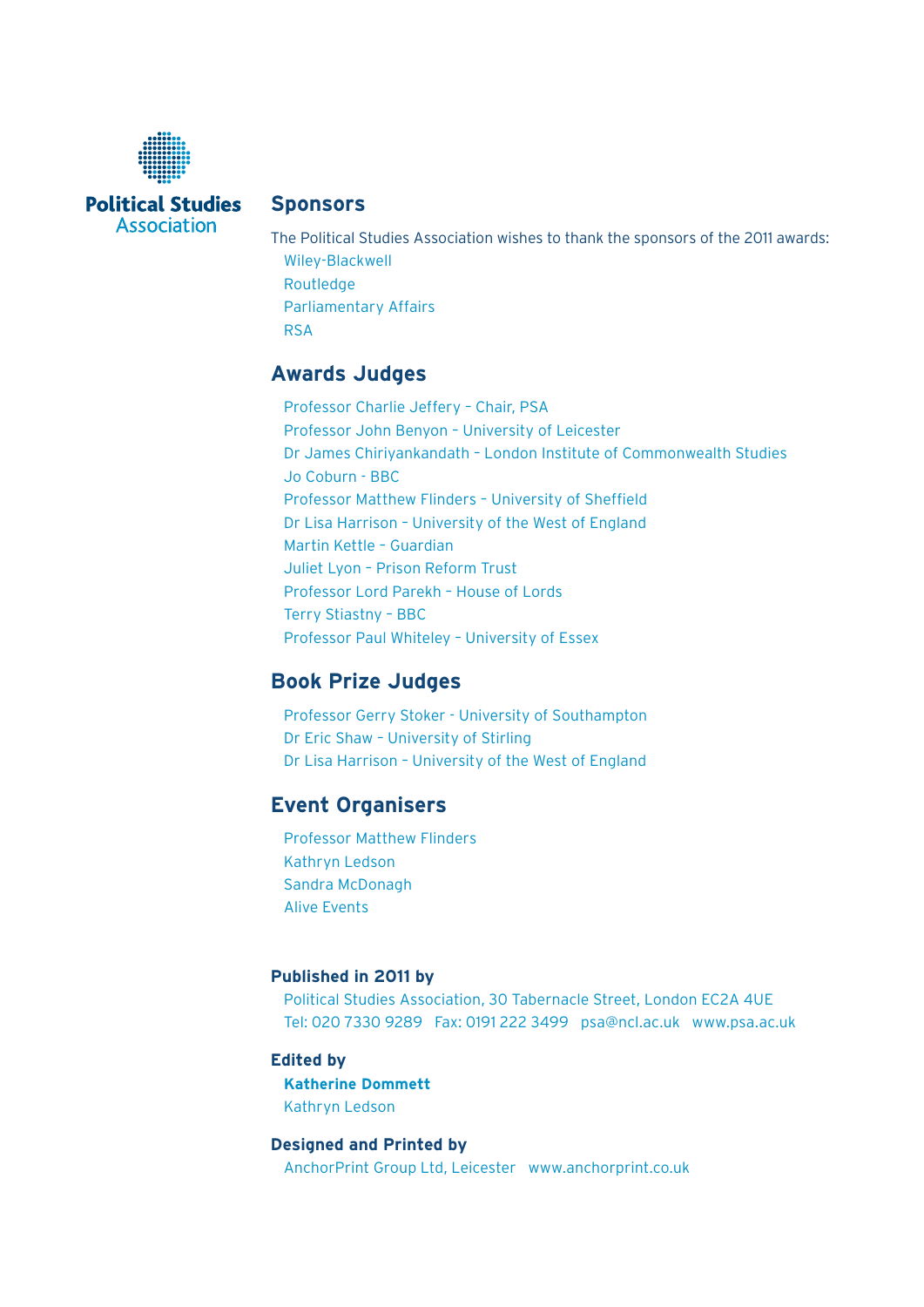## Parliamentary Affairs **A Journal of Representative Politics p**



**Free**

access for the rest of the year

, 0031-2290<br>JN 1460-2482 (ON∟

## Parliamentary Affairs

A Journal of Representative Politics

Volume 64 Number 1 January 2011

www.pa.oxfordjournals.org

**OXFORD** 

**UNIVERSITY PRESS** 



Latest impact factor **1.238** Ranked 29th out of 139 among political science journals

The Hansard Society's quarterly international journal, *Parliamentary Affairs*, is home to the latest academic research and comment articles by MPs, journalists and parliamentary officials at home and abroad.

Edited from 2012 by Philip Cowley (of Nottingham University) and Jonathan Tonge (Liverpool University) the journal is an essential read for everyone with an interest in the democratic process.

#### **Recent highlights include:**

*How Big is the Big Society?*  Charles Pattie and Ron Johnston

*The Uses and Abuses of British Political Fiction* Matthew Bailey

*Political Conduct and Misconduct: Probing Public Opinion*  Nicholas Allen and Sarah Birch

*The Quality of Discussion on the Economy in UK Political Blogs in 2008* John W. Robertson and Elizabeth McLaughlin

## Simply visit **www.oxfordjournals.org/register** and sign in or

follow the directions to set up an account.

- Click on 'Manage my subscriptions'.
- Enter the code A838907K into the box.

**OXFORD**<br>UNIVERSITY PRESS

**www.pa.oxfordjournals.org**